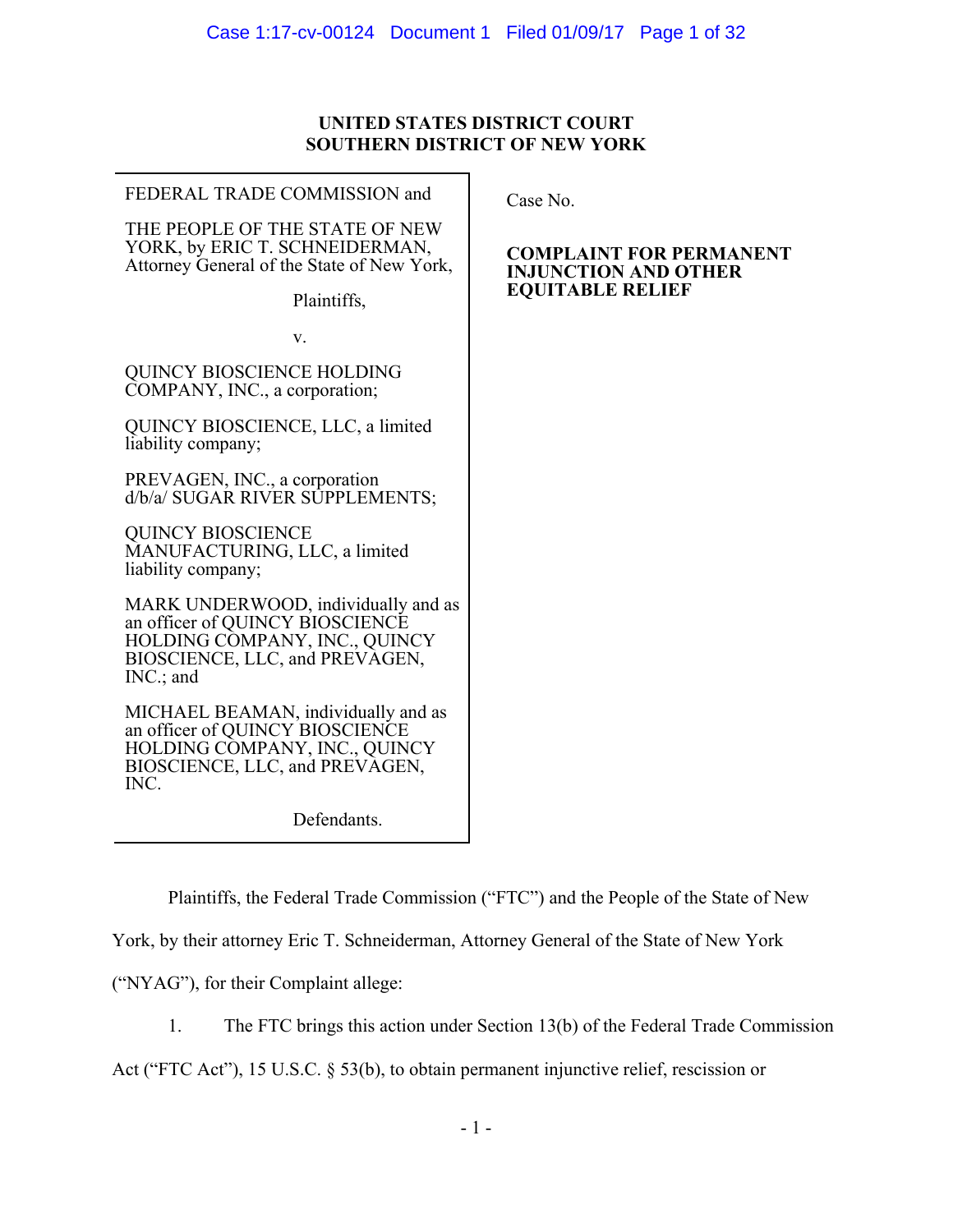### Case 1:17-cv-00124 Document 1 Filed 01/09/17 Page 2 of 32

reformation of contracts, restitution, the refund of monies paid, disgorgement of ill-gotten monies, and other equitable relief for the acts or practices of Defendants' Quincy Bioscience Holding Company, Inc., Quincy Bioscience, LLC, Prevagen, Inc., Quincy Bioscience Manufacturing, LLC, Mark Underwood, and Michael Beaman (collectively, "Defendants") in violation of Sections 5(a) and 12 of the FTC Act, 15 U.S.C. §§ 45(a) and 52, in connection with the labeling, advertising, marketing, promotion, distribution, and sale of Prevagen, a dietary supplement that purportedly improves memory. Prevagen contains one active ingredient, the dietary protein apoaequorin, and it is sold in a variety of strengths and forms.

2. The People of the State of New York bring this action under New York Executive Law ("NY Exec. Law") § 63(12), which authorizes their attorney, the NYAG, to bring an action for injunctive relief, restitution, damages and costs against any person or business that has engaged in repeated or persistent fraud or illegality in the conduct of his or its business, and New York General Business Law ("NY GBL") §§ 349 and 350, which authorize the NYAG to bring an action for injunctive relief, restitution and penalties whenever any person, firm, corporation or association or agent or employee thereof has engaged in deceptive business practices and false advertising. This action is brought against Defendants in connection with the labeling, advertising, marketing, promotion, distribution, and sale of Prevagen.

### **JURISDICTION AND VENUE**

3. This Court has subject matter jurisdiction pursuant to 28 U.S.C. §§ 1331, 1337(a), and 1345, and 15 U.S.C. §§ 45(a) and 53(b).

4. This Court has supplemental jurisdiction over the NYAG's claims under 28 U.S.C. § 1367.

- 2 -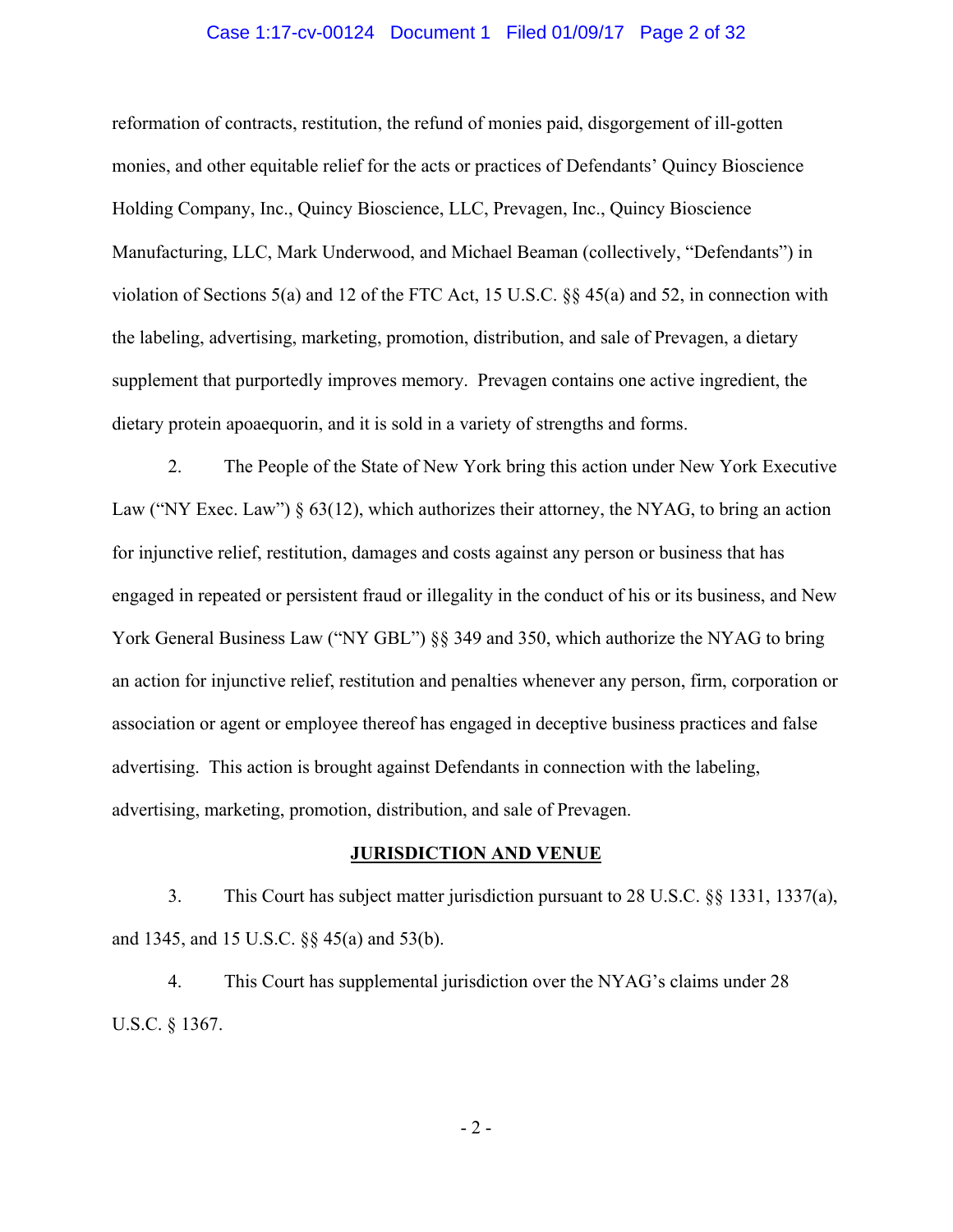### Case 1:17-cv-00124 Document 1 Filed 01/09/17 Page 3 of 32

5. Venue is proper in this district under 28 U.S.C. §§ 1391(b)(2), (b)(3), (c)(2), and (d), and 15 U.S.C. § 53(b).

### **PLAINTIFFS**

6. Plaintiff FTC is an independent agency of the United States Government created by statute. 15 U.S.C. §§ 41-58. The FTC enforces Section 5(a) of the FTC Act, 15 U.S.C. § 45(a), which prohibits unfair or deceptive acts or practices in or affecting commerce. The FTC also enforces Section 12 of the FTC Act, 15 U.S.C. § 52, which prohibits false advertisements for food, drugs, devices, services, or cosmetics in or affecting commerce.

7. The FTC is authorized to initiate federal district court proceedings, by its own attorneys, to enjoin violations of the FTC Act and to secure such equitable relief as may be appropriate in each case, including rescission or reformation of contracts, restitution, the refund of monies paid, and the disgorgement of ill-gotten monies. 15 U.S.C. § 53(b).

8. The NYAG is authorized to take action to enjoin repeated and persistent fraudulent and illegal business conduct under NY Exec. Law  $\S$  63(12) and deceptive business practices and false advertising under NY GBL §§ 349 and 350 and to obtain equitable or other appropriate relief, including restitution, damages, disgorgement of ill-gotten monies and penalties as may be appropriate.

#### **DEFENDANTS**

9. Defendant Quincy Bioscience Holding Company, Inc. is a Wisconsin corporation with its principal place of business at 726 Heartland Trail, Suite 300, Madison, Wisconsin. Quincy Bioscience Holding Company, Inc. transacts or has transacted business in this district and throughout the United States. At all times material to this Complaint, acting alone or in concert with others, Quincy Bioscience Holding Company, Inc., through its wholly-owned

- 3 -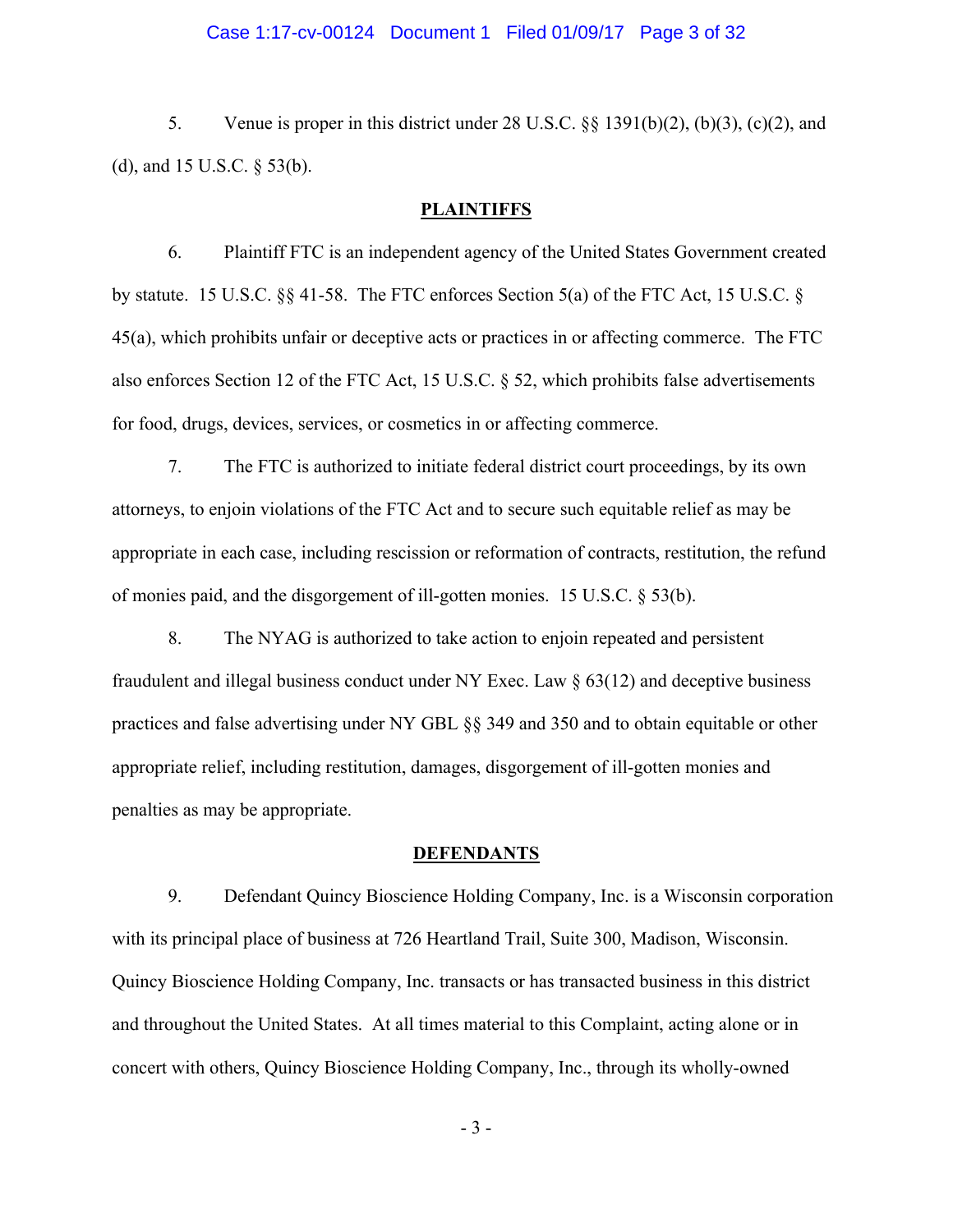### Case 1:17-cv-00124 Document 1 Filed 01/09/17 Page 4 of 32

subsidiaries, has advertised, marketed, promoted, distributed, or sold Prevagen to consumers throughout the United States, including New York.

10. Defendant Quincy Bioscience, LLC is a wholly-owned subsidiary of Quincy Bioscience Holding Company, Inc. It is a Wisconsin limited liability company with its principal place of business at 726 Heartland Trail, Suite 300, Madison, Wisconsin. Quincy Bioscience, LLC transacts or has transacted business in this district and throughout the United States. At all times material to this Complaint, acting alone or in concert with others, Quincy Bioscience, LLC has advertised, marketed, promoted, distributed, or sold Prevagen to consumers throughout the United States, including New York.

11. Defendant Prevagen, Inc., also doing business as Sugar River Supplements, is a wholly-owned subsidiary of Quincy Bioscience Holding Company, Inc. It is a Wisconsin corporation with its principal place of business at 726 Heartland Trail, Suite 300, Madison, Wisconsin. Prevagen, Inc. transacts or has transacted business in this district and throughout the United States. At all times material to this Complaint, acting alone or in concert with others, Prevagen, Inc. has advertised, marketed, promoted, distributed, or sold Prevagen to consumers throughout the United States, including New York.

12. Defendant Quincy Bioscience Manufacturing, LLC is a wholly-owned subsidiary of Quincy Bioscience Holding Company, Inc. It is a Wisconsin corporation with its principal place of business at 726 Heartland Trail, Suite 300, Madison, Wisconsin. Quincy Bioscience Manufacturing, LLC transacts or has transacted business in this district and throughout the United States. At all times material to this Complaint, acting alone or in concert with others, Quincy Bioscience Manufacturing, LLC has advertised, marketed, promoted, distributed, or sold Prevagen to consumers throughout the United States, including New York.

- 4 -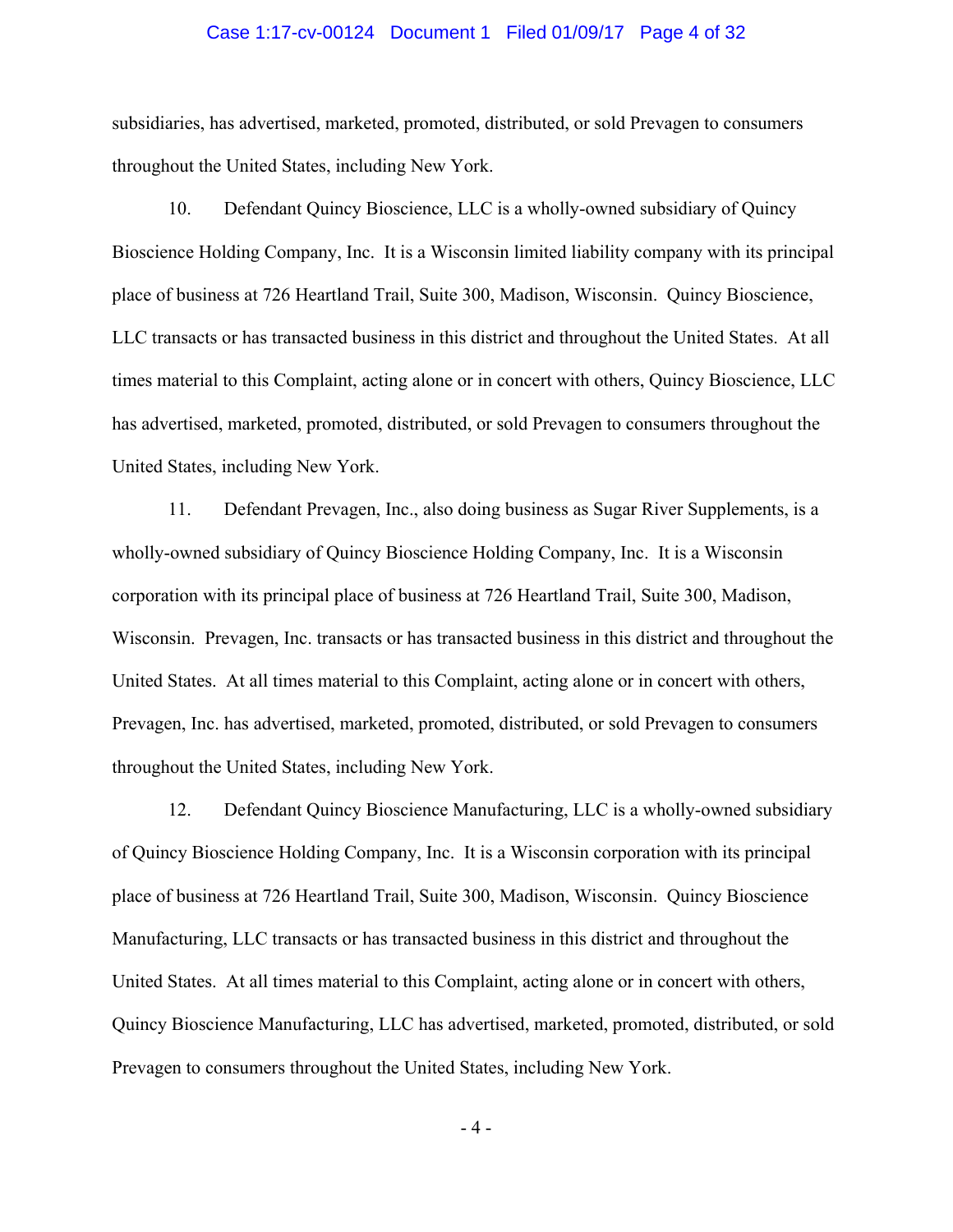### Case 1:17-cv-00124 Document 1 Filed 01/09/17 Page 5 of 32

13. Defendant Mark Underwood ("Underwood") is the co-founder and President of Quincy Bioscience Holding Company, Inc., Quincy Bioscience, LLC, and Prevagen, Inc. Underwood is a member of the Board of Directors of Quincy Bioscience, LLC, Prevagen, Inc., and Quincy Bioscience Manufacturing, LLC and a shareholder of Quincy Bioscience Holding Company, Inc., owning 33 percent of shares, the largest individual ownership interest. Underwood, in connection with the matters alleged herein, transacts or has transacted business in this district and throughout the United States, including New York.

14. At all times material to this Complaint, acting alone or in concert with others, Underwood has formulated, directed, controlled, had the authority to control, or participated in the acts and practices of Quincy Bioscience Holding Company, Inc., Quincy Bioscience, LLC, and Prevagen, Inc., including the acts and practices set forth in this Complaint. Underwood is a member of the marketing creative team, serving as the final decision maker on advertising claims across all channels of distribution and media platforms. Underwood coordinates advertising claim language review with counsel, translates scientific data into marketing language, and directs research programs and activities. Underwood has appeared in infomercials aired nationwide, including in New York, touting Prevagen's memory improvement benefits and has co-authored studies on Prevagen. Underwood also authored the "Brain Health Guide," a user guide disseminated nationwide, including in New York, that describes how Prevagen works and the purported science behind this dietary supplement.

15. Defendant Michael Beaman ("Beaman") is the co-founder, former President, and current Chief Executive Officer of Quincy Bioscience Holding Company, Inc., Quincy Bioscience, LLC, and Prevagen, Inc. Beaman is the Chair of the Board of Directors for Quincy Bioscience, LLC, Prevagen, Inc., and Quincy Bioscience Manufacturing, LLC and a shareholder

- 5 -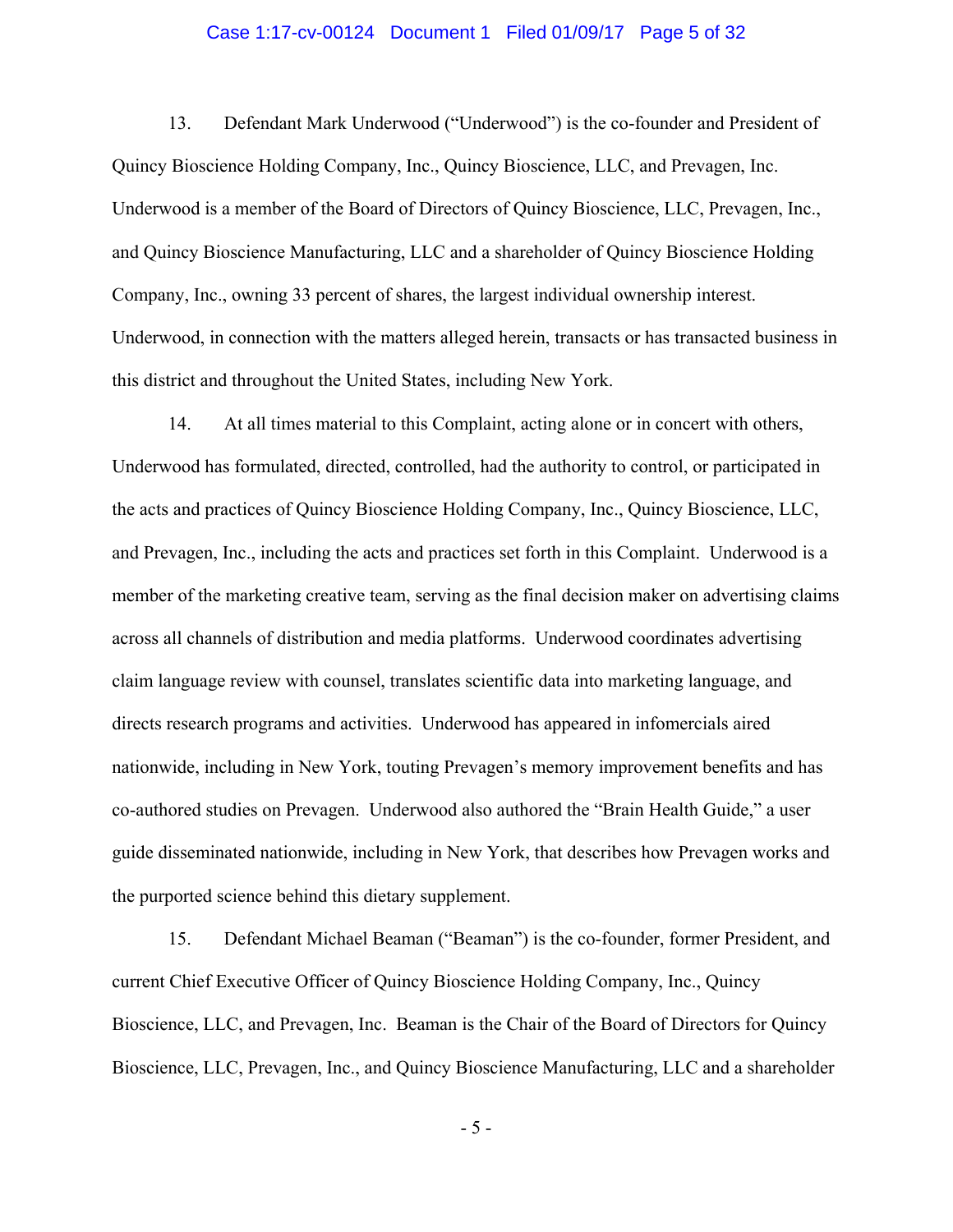### Case 1:17-cv-00124 Document 1 Filed 01/09/17 Page 6 of 32

of Quincy Bioscience Holding Company, Inc., owning 22 percent of shares, the second largest individual ownership interest. Beaman, in connection with the matters alleged herein, transacts or has transacted business in this district and throughout the United States, including New York.

16. At all times material to this Complaint, acting alone or in concert with others, Beaman has formulated, directed, controlled, had the authority to control, or participated in the acts and practices of Quincy Bioscience Holding Company, Inc., Quincy Bioscience, LLC, and Prevagen, Inc., including the acts and practices set forth in this Complaint. Beaman has given media interviews, signed research agreements, pre-approved research proposals, and reviewed Defendants' advertising, including advertising that has been disseminated nationwide, including in New York.

17. Defendants Quincy Bioscience Holding Company, Inc., Quincy Bioscience, LLC, Prevagen, Inc., and Quincy Bioscience Manufacturing, LLC (collectively, "Corporate Defendants") have operated as a common enterprise while engaging in the deceptive acts and practices alleged below. These Corporate Defendants have conducted the business practices described below through an interrelated network of companies that have common ownership, officers, managers, business functions, employees, and office locations. Because these Corporate Defendants have operated as a common enterprise, each of them is jointly and severally liable for the acts and practices alleged below. Defendants Beaman and Underwood have formulated, directed, controlled, had the authority to control, or participated in the acts and practices of the Corporate Defendants that constitute the common enterprise.

- 6 -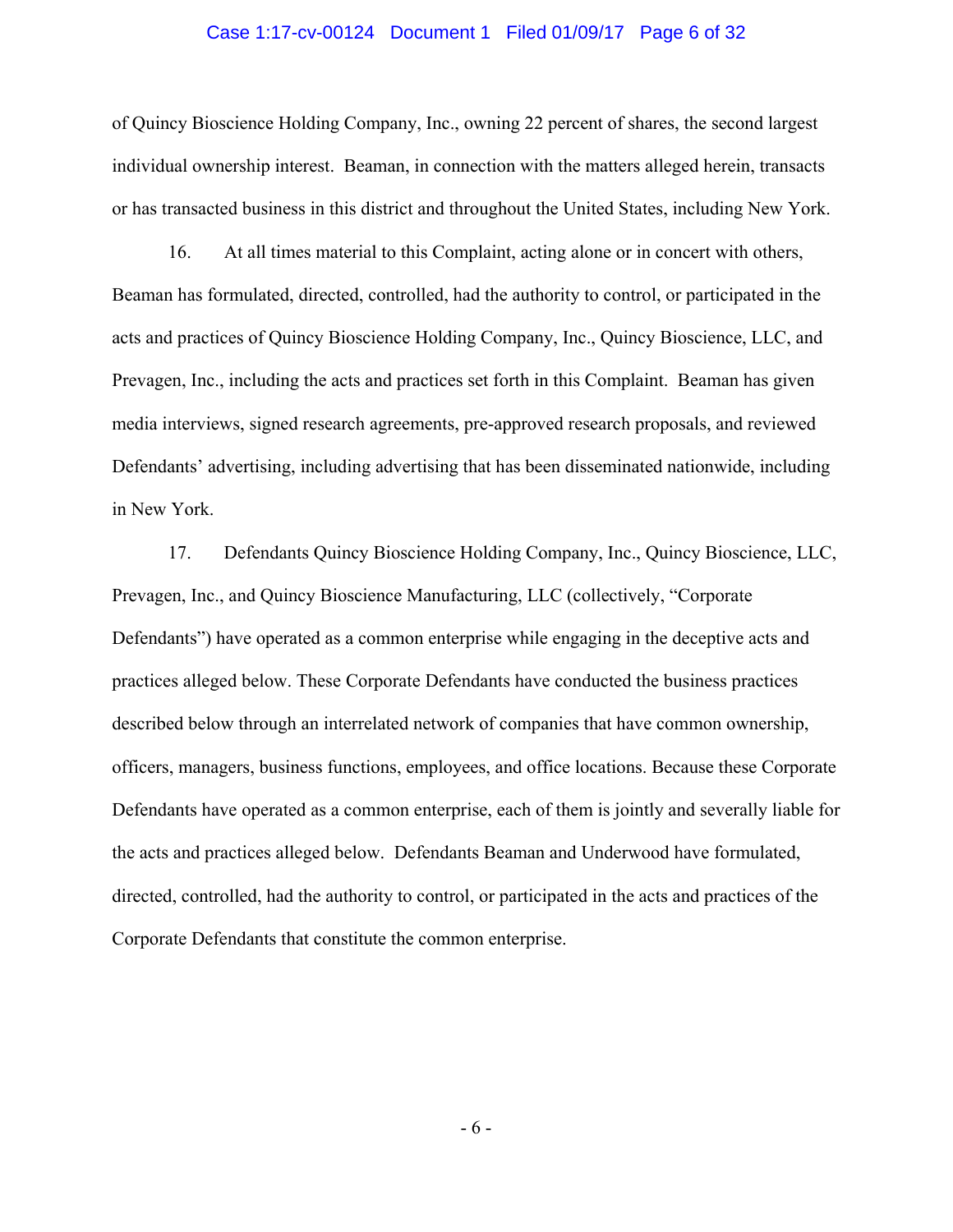### **COMMERCE**

18. At all times material to this Complaint, Defendants have maintained a substantial course of trade in or affecting commerce, as "commerce" is defined in Section 4 of the FTC Act, 15 U.S.C. § 44.

### **DEFENDANTS' BUSINESS ACTIVITIES**

19. Prevagen is a dietary supplement containing the active ingredient apoaequorin, a dietary protein, which according to Defendants was originally obtained from a species of jellyfish called *Aequorea victoria*. Prevagen is available in Regular Strength (10 milligrams) and Extra Strength (20 milligrams) capsules and chewable versions, and Prevagen Professional (40 milligrams) capsules (collectively, "Prevagen Products").

20. A bottle of each Prevagen Product contains 30 tablets and provides a 30-day supply if taken once daily according to the product label's suggested use. The price per bottle varies depending on the seller, with prices ranging from \$24.29 to \$58.53 for Prevagen Regular Strength, \$32.17 to \$69.95 for Prevagen Extra Strength, \$16.49 to \$51.29 for Prevagen Chewable, and \$39.33 to \$68.40 for Prevagen Professional.

21. Since at least 2007, Defendants have labeled, advertised, marketed, promoted, distributed, and sold the Prevagen Products to the public and healthcare practitioners through their own websites, Prevagen.com, QuincyBioscience.com, PrevagenPro.com, PrevagenES.com, SugarRiverSupplements.com, and through health stores, pharmacies, retail stores, and retail websites, including Amazon, CVS, Duane Reade, Rite-Aid, Meijer, the Vitamin Shoppe, and Walgreens. Sales of Prevagen in the United States from 2007 through mid-2015, minus refunds, totaled \$165 million.

- 7 -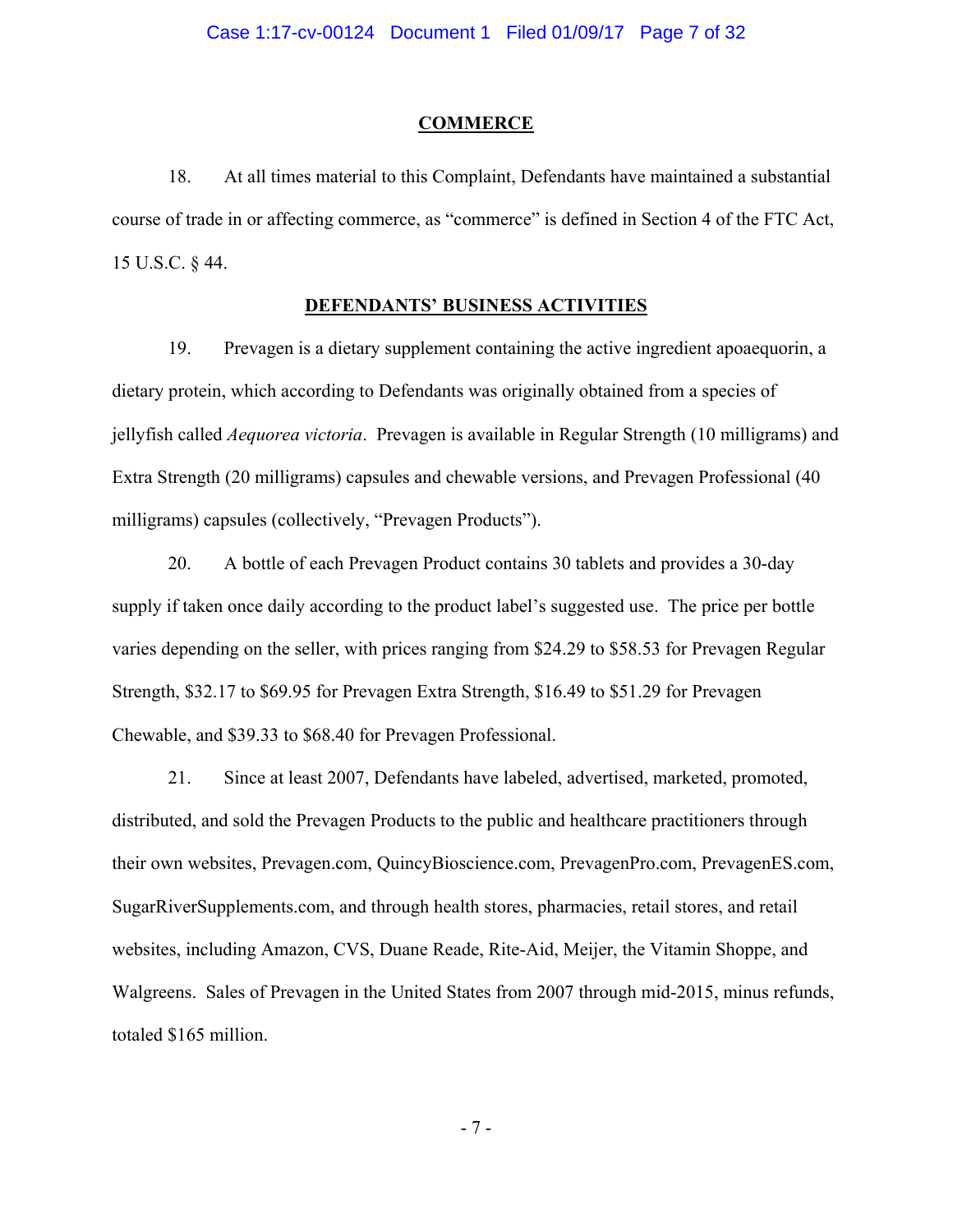### Case 1:17-cv-00124 Document 1 Filed 01/09/17 Page 8 of 32

22. Defendants have widely advertised the Prevagen Products through their own websites, Prevagen.com, QuincyBioscience.com, PrevagenPro.com, PrevagenES.com, PrevagenReviews.com, SugarRiverSupplements.com, and HopeTrials.com, as well as through infomercials, short form television commercials, radio, social media, newspapers, and magazines.

23. Defendants' infomercials aired frequently as the "Better Memory Show" from July 2013 to April 2015. They employed an interview format and featured Defendant Mark Underwood, explaining the problems associated with memory loss, the purported benefits of the Prevagen Products, and research purportedly supporting Defendants' memory-improvement claims.

24. Defendants' short-form television advertisements have aired nationally on broadcast and cable networks, including CNN, Fox News, and NBC, and their radio campaign includes spots on internet and satellite radio services such as Sirius and iHeartRadio.

25. Defendants have an active social media presence with accounts on Facebook, Instagram, Twitter, Pinterest, and YouTube.

26. Defendants' advertising campaign also included a 2015 "Better Memory Tour." Company representatives traveled aboard the "Prevagen Express" bus to various health food centers and health expos across the country, showcasing the Prevagen Products and Defendant Mark Underwood's Brain Health Guide, which accompanies product orders and can be downloaded from Defendants' websites.

27. Defendants have represented, among other things, through express and implied claims and consumer and expert endorsements, that the Prevagen Products improve memory and provide other cognitive benefits, and that the Prevagen Products' effects on memory and

- 8 -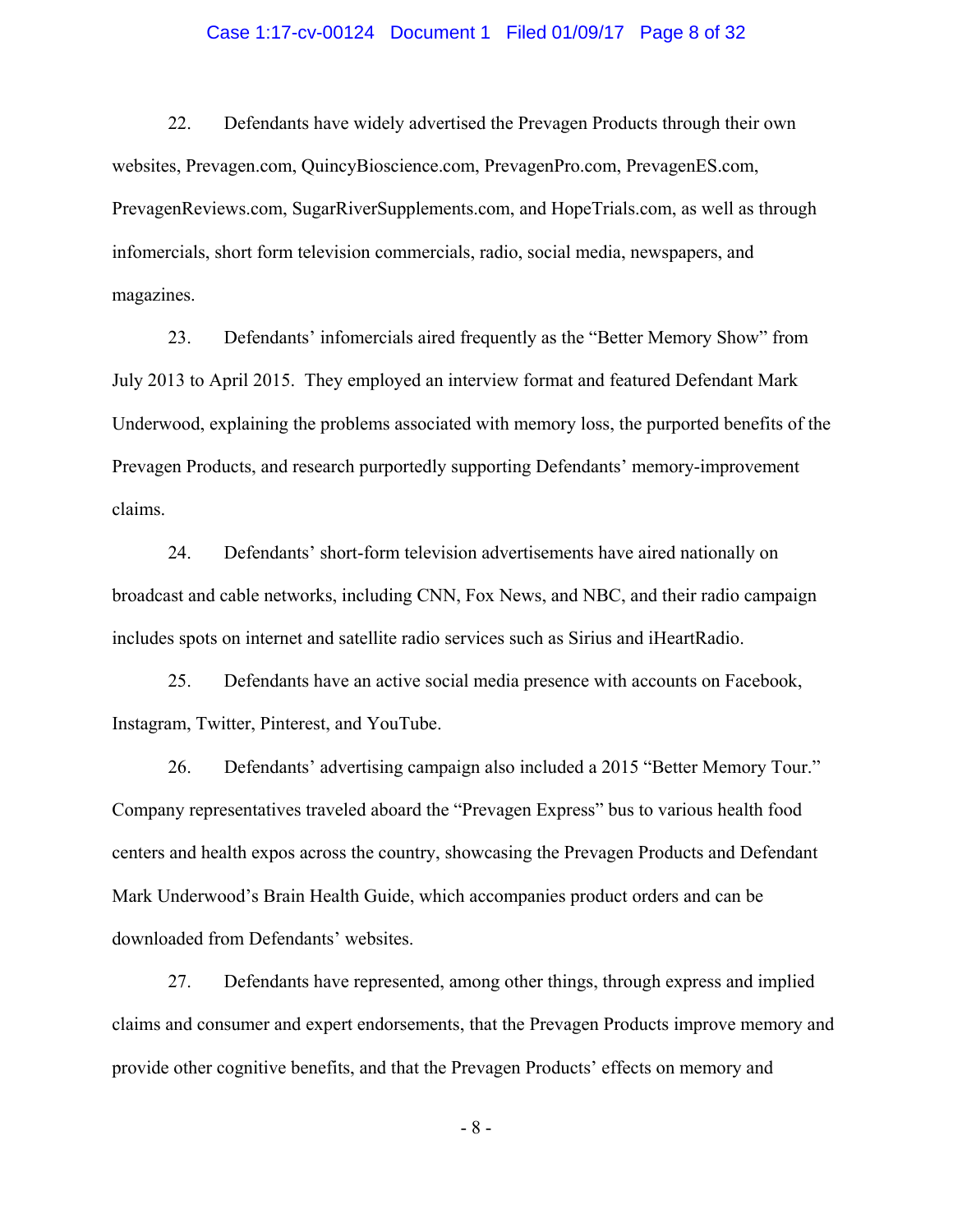### Case 1:17-cv-00124 Document 1 Filed 01/09/17 Page 9 of 32

cognition are clinically proven. To induce consumers to purchase the Prevagen Products, Defendants have disseminated, or caused to be disseminated, advertisements, labeling, and other marketing materials, including, but not limited to, the attached Exhibits A through F. These advertisements contain the following statements and depictions, among others:

# **A. Prevagen Regular Strength Label (Exhibit A)**



| <b>Supplement Facts</b><br>Serving Size: 1 capsule<br>Servings per container: 30 |                  |               |
|----------------------------------------------------------------------------------|------------------|---------------|
| Amount per capsule                                                               |                  | % Daily Value |
| Apoaequorin                                                                      | 10 <sub>mg</sub> |               |
| t Daily Value not established.                                                   |                  |               |

Other ingredients: white rice flour, cellulose, salt, magnesium stearate, acetic acid. **Manufactured & Distributed by Quincy Bioscience** 301 S Westfield Road - Madison, WI 53717 **Made without COMMON ALLERGENS** Suggested use: Take 1 vegetarian capsule daily in the morning, with or without food.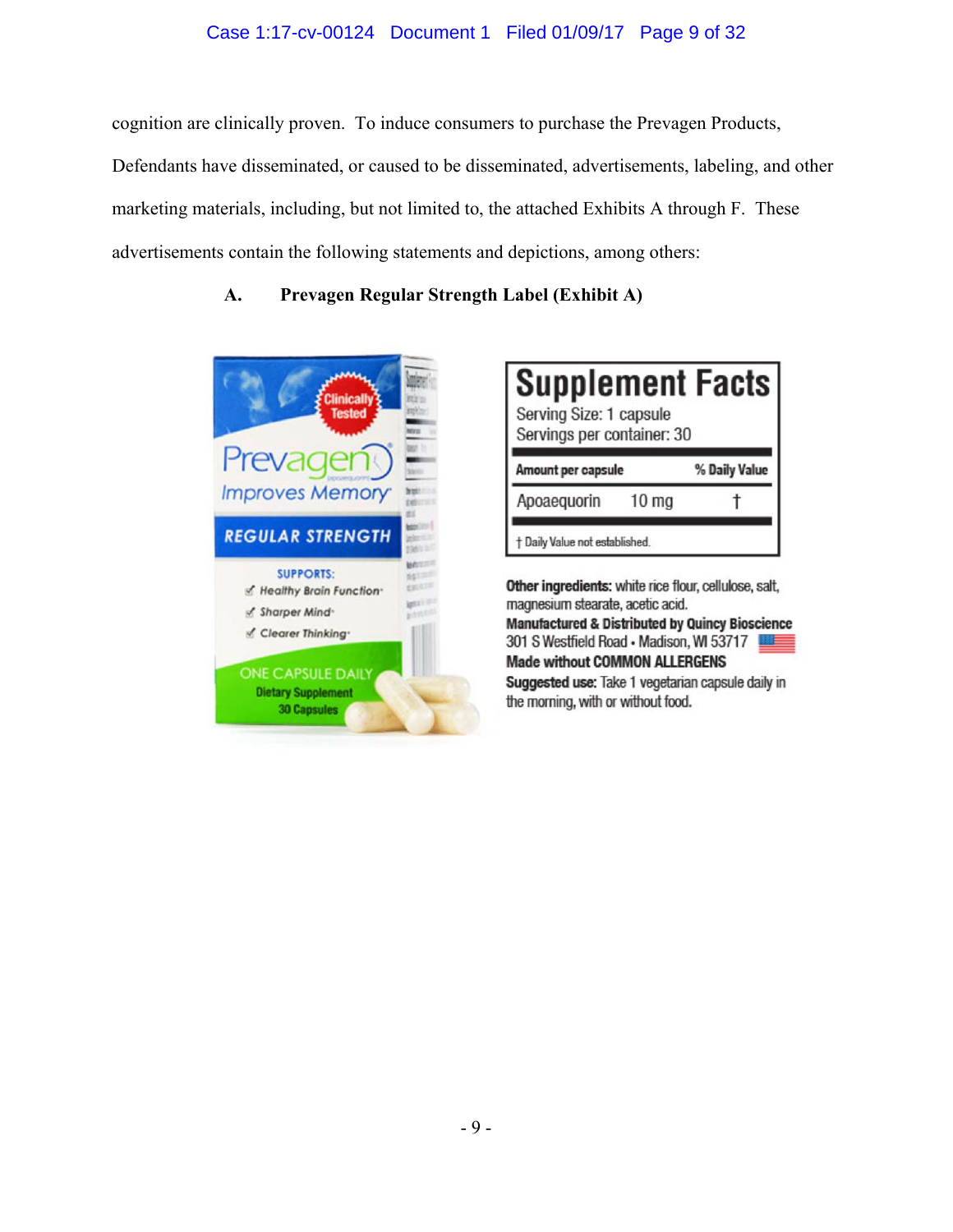### Case 1:17-cv-00124 Document 1 Filed 01/09/17 Page 10 of 32

### **SIDE LABEL**: **BACK LABEL**:



### **B. Prevagen TV Ad – "Jellyfish Protein" (Exhibits B-1 (transcript) and B-2 (video))**

ON SCREEN: Memory Improvement?

ANNOUNCER: Can a protein originally found in the jellyfish improve your memory?

ON SCREEN: QUINCY BIOSCIENCE

Our Scientists Say "Yes!"

ANNOUNCER: Our scientists say yes.

ON SCREEN: Actor portrayal [Screen depicts a smiling doctor wearing a white coat, with the words "Quincy Bioscience" and "Our Scientists Say "Yes!" appearing next to the doctor. In the next scene, another doctor in a white coat is looking into a microscope. The "Actor Portrayal" disclosure appears in both scenes in small print at the bottom of the screen.]

Supports Healthy Brain Function\* [Appears in large font in the center of the screen]

\*These statements have not been evaluated by the Food and Drug Administration.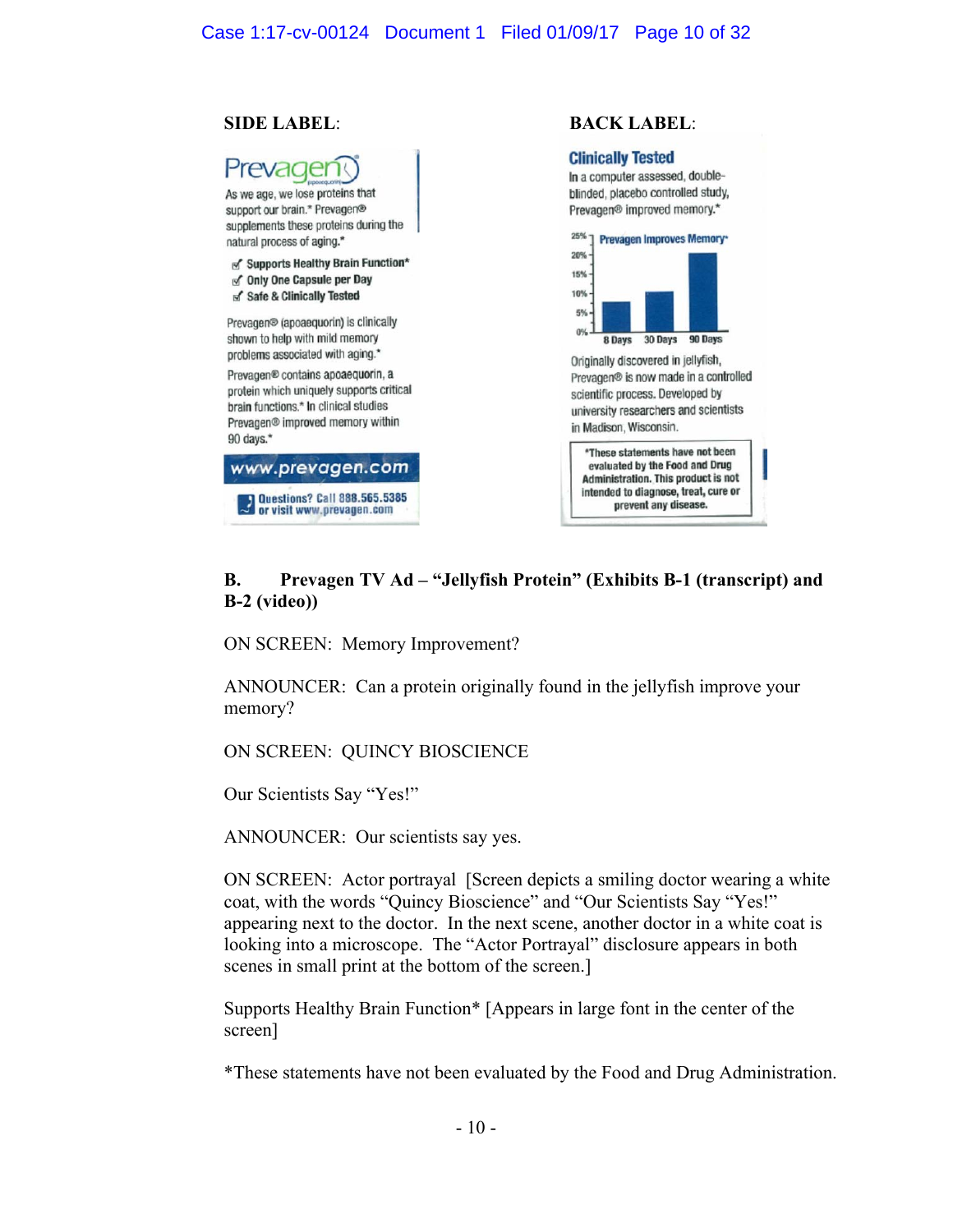This product is not intended to diagnose, treat, cure or prevent any disease. [This disclosure appears briefly in a box in much smaller font at the bottom of the screen.]

ANNOUNCER: Researchers have discovered a protein that actually supports healthier brain function. It's the breakthrough in a supplement called Prevagen.

ON SCREEN: Prevagen

Supplements Brain Proteins

ANNOUNCER: As we age, we lose proteins that support our brain.

ON SCREEN: Prevagen Improves Memory

Chart [A full-screen bar chart depicts memory improving significantly over 90 days]

\*These statements have not been evaluated by the Food and Drug Administration. This product is not intended to diagnose, treat, cure or prevent any disease. [This disclosure appears briefly in a box in much smaller font at the bottom of the screen.]

ANNOUNCER: Prevagen supplements these proteins and has been clinically shown to improve memory.

ON SCREEN: Safe Effective

ANNOUNCER: It's safe and effective.

ON SCREEN: Available at Walgreens

CVS/pharmacy RITE AID

ANNOUNCER: For support of healthier brain function, a sharper mind and clearer thinking, try Prevagen for yourself today.

## **C. Website Capture, Prevagen.com, December 10, 2015 (Exhibit C)**

# **Improve your memory with Prevagen ®\***

Prevagen can improve memory\*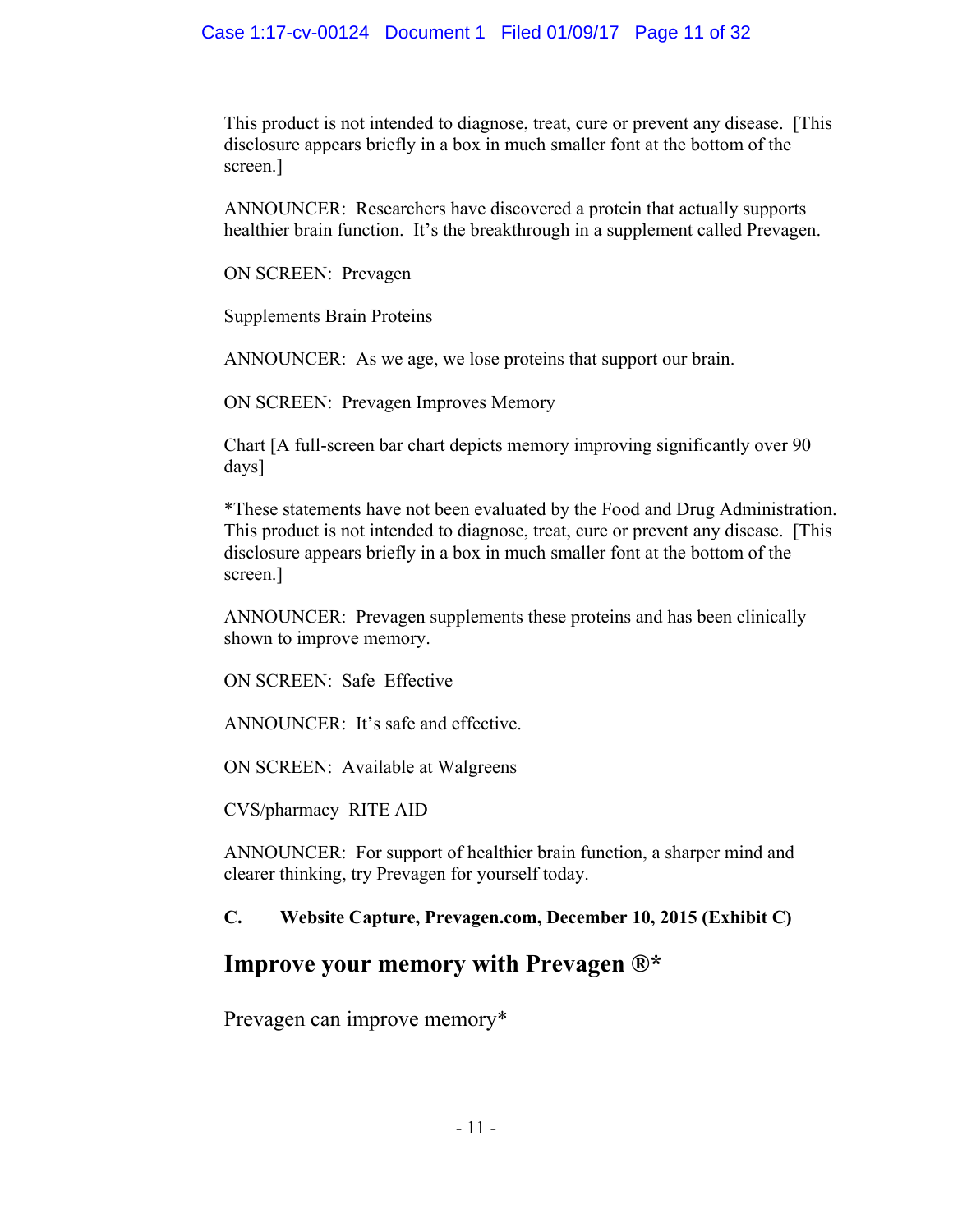Prevagen was tested in a large double-blind, placebo-controlled study using computers to assess brain performance. 218 adults over 40 years old participated in the three month study. Prevagen significantly improved learning and word recall.\*

Around the age of 40, our brain begins to need more cognitive support.\* Prevagen can improve memory within 90 days.\*

Common examples where Prevagen may help

- **Walk into a room and forget why.**
- **Spend extra time looking for car keys or purse.**
- **Trouble remembering names or faces.**

These are everyday examples of normal memory challenges that can come with aging. Prevagen has been tested and shown to improve memory.\*

Prevagen is a safe and effective supplement

Only Prevagen contains the patented ingredient apoaequorin, a unique protein originally obtained from a specific species of jellyfish called Aequorea Victoria found in the Puget Sound. Apoaequorin is a protein our brains need for healthy function but is diminished in the aging process.

Prevagen is very safe and extremely well-tolerated. There are no known contraindications with any supplements or medications

# Make Memories Last a Lifetime

There's nothing more fulfilling than being at your mental best in order to enjoy every moment with friends and family. But that can be difficult for some of us due to normal, age-related memory loss.

# **Order Now**

# **How does Prevagen ® work?**

Laboratory research has demonstrated that Prevagen has powerful cell supporting activity by providing a protein originally found in jellyfish.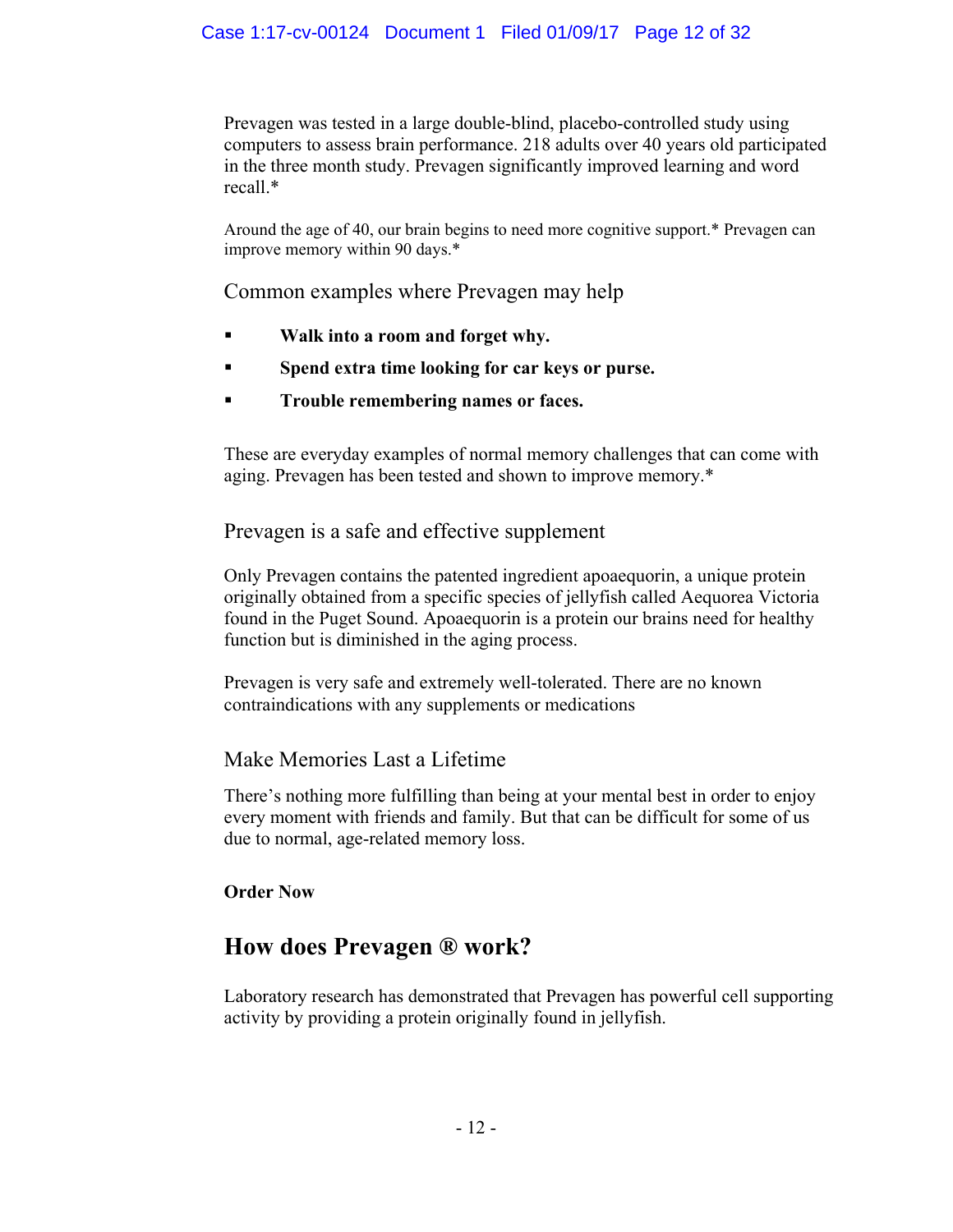In aging, these proteins are depleted leaving brain cells vulnerable to damage. Prevagen is made by Quincy Bioscience and was developed by scientists and University researchers in Madison, Wisconsin.

**…** 

\*These statements have not been evaluated by the Food and Drug Administration. This product is not intended to diagnose, treat, cure or prevent any disease. [This disclosure refers back to each asterisk on this webpage. It appears in a box in white text against a blue background at the very bottom of the webpage.

**…** 

# **Protein Chemistry**

Apoaequorin is capable of crossing the blood brain barrier (BBB) and the GI barrier

When cerebrospinal fluid (CSF) and blood plasma samples were taken from a population of dogs to which apoaequorin was orally administered, these samples showed quantifiable evidence that the supplement was present in the nervous and circulatory systems of the animals. Using a specially designed enzyme-linked immunosorbent assay (ELISA) linked to an electrochemiluminescent assay, it was also demonstrated that apoaequorin levels in dog CSF and plasma increased proportionately as a function of time. These data indicate that apoaequorin is capable of crossing the blood brain barrier and the gastrointestinal barrier via its presence in dog CSF and blood plasma, respectively.

# **As we age, we lose about 85,000 brain cells each day.**

Aging and how Prevagen® can help

In the United States, 10,000 baby boomers turn 50 every day. And although a touch of gray hair can look distinguished, there are other age-related issues that may be unwanted, such as the mild memory problems associated with aging. Your brain is made up of many small cells, and controls everything you do. To stay healthy your brain contains proteins that support brain health.

As we age, the body's ability to naturally produce this protein slows down. When this happens you may start to experience difficulty with memory, focus and concentration. Prevagen helps support brain cells by supplementing the proteins with the patented ingredient apoaequorin and supports healthier brain function.\*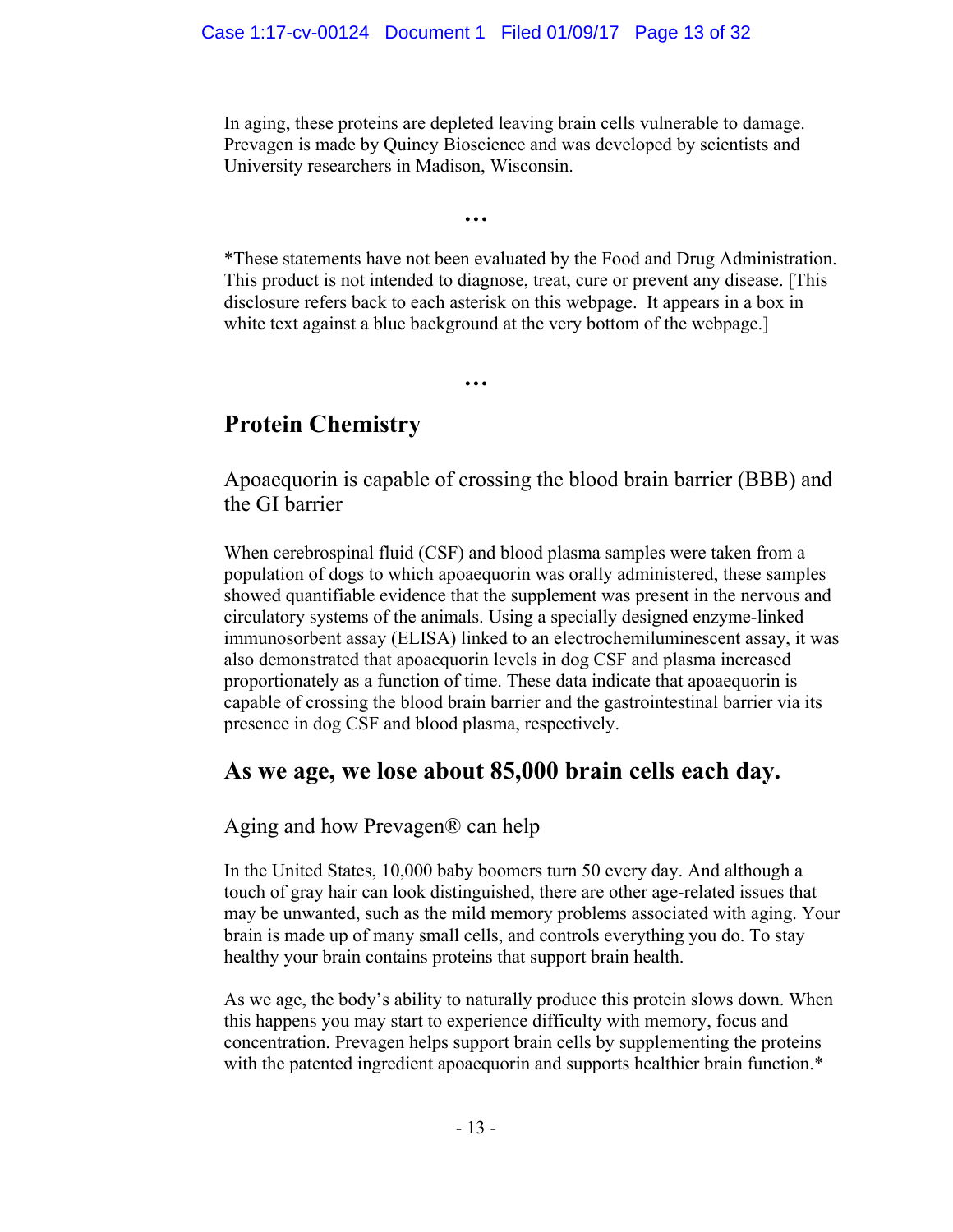Researchers have discovered a protein that actually supports healthy brain function\*

For many years, researchers have known that the human brain loses cells throughout our lives, part of the natural process of aging. In fact, we lose about 85,000 brain cells per day, that is one per second, over 31 million brain cells every year! This impacts every aspect of your life… how you think and how you feel. Recently, scientists made a significant breakthrough in brain health with the discovery that apoaequorin can support healthy brain function, help you have a sharper mind and think clearer.\*

Prevagen Supports:

# **Healthy Brain Function\***

Apoaequorin is in the same family of proteins as those found in humans, but it was originally discovered in one of nature's simplest organisms—the jellyfish.

# **Sharper Mind\***

Now produced in a scientific process, researchers formulated this vital protein into a product called Prevagen®. Prevagen is clinically shown to help with mild memory problems associated with aging.

# **Better Memory\***

This type of protein is vital and found naturally in the human brain and nervous system. As we age we can't make enough of them to keep up with the brain's demands. Prevagen supplements these proteins during the natural process of aging to keep your brain healthy. Prevagen comes in an easy to swallow capsule. It has no significant side effects and will not interact with your current medication.

## **Clearer Thinking\***

Just how well does Prevagen work? In a computer assessed, double-blinded, placebo controlled study, Prevagen improved memory for most subjects within 90 days.\*

\*These statements have not been evaluated by the Food and Drug Administration. This product is not intended to diagnose, treat, cure or prevent any disease. [This disclosure refers back to each asterisk on this webpage. It appears in a box in white text against a blue background at the very bottom of the webpage.

**…** 

**…**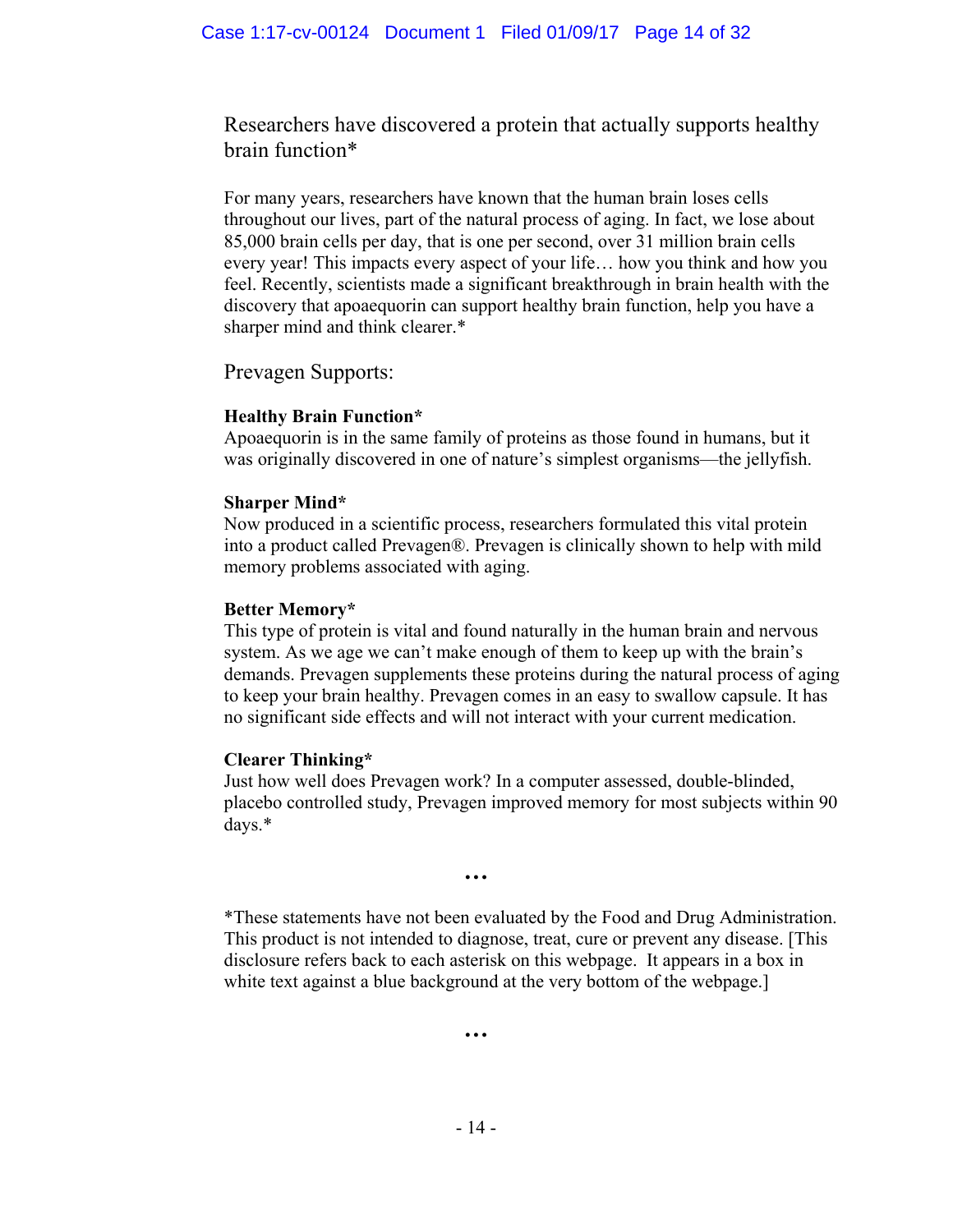**…** 

**…** 

# **Quincy Bioscience is a research-based biotechnology company**

Prevagen® is the company's flagship consumer brand containing apoaequorin which has shown in published studies to be safe and effective. A landmark double-blind and placebo controlled trial demonstrated Prevagen improved shortterm memory, learning, and delayed recall over 90 days.

As a result of the supplement's safety and effectiveness, Prevagen is now the number one selling brain support supplement in chain pharmacies across America according to Nielsen data (December 2014).

# **Nobel prize in chemistry**

Apoaequorin (Pronounced: ā-poe-ē-kwôr-ĭn) was first discovered in 1962 in glowing jellyfish. Turns out these proteins caused the jellyfish to glow when the proteins bound to calcium ions. We've learned a lot about how calcium functions in the body by using apoaequorin. The Princeton professor who discovered this protein and his colleagues who helped develop the research won the Nobel prize in 2008. Prevagen does not cause any glowing!

# Quincy Bioscience and Apoaequorin

Founded in June of 2004 and based in Madison, Wisconsin, Quincy Bioscience is a biotechnology company focused on the discovery, development, and commercialization of novel technologies to address cognitive issues and other age-related health challenges. The core technology of the company is the innovative application of the calcium-binding protein Apoaequorin. Using this cutting edge protein originally discovered in jellyfish in the early 1960s, the company focuses on alleviating the consequences of impaired calcium homeostasis (the imbalance of calcium ions) which can lead to mild memory loss associated with aging.

**…** 

# **Frequently Asked Questions about Prevagen**

**…**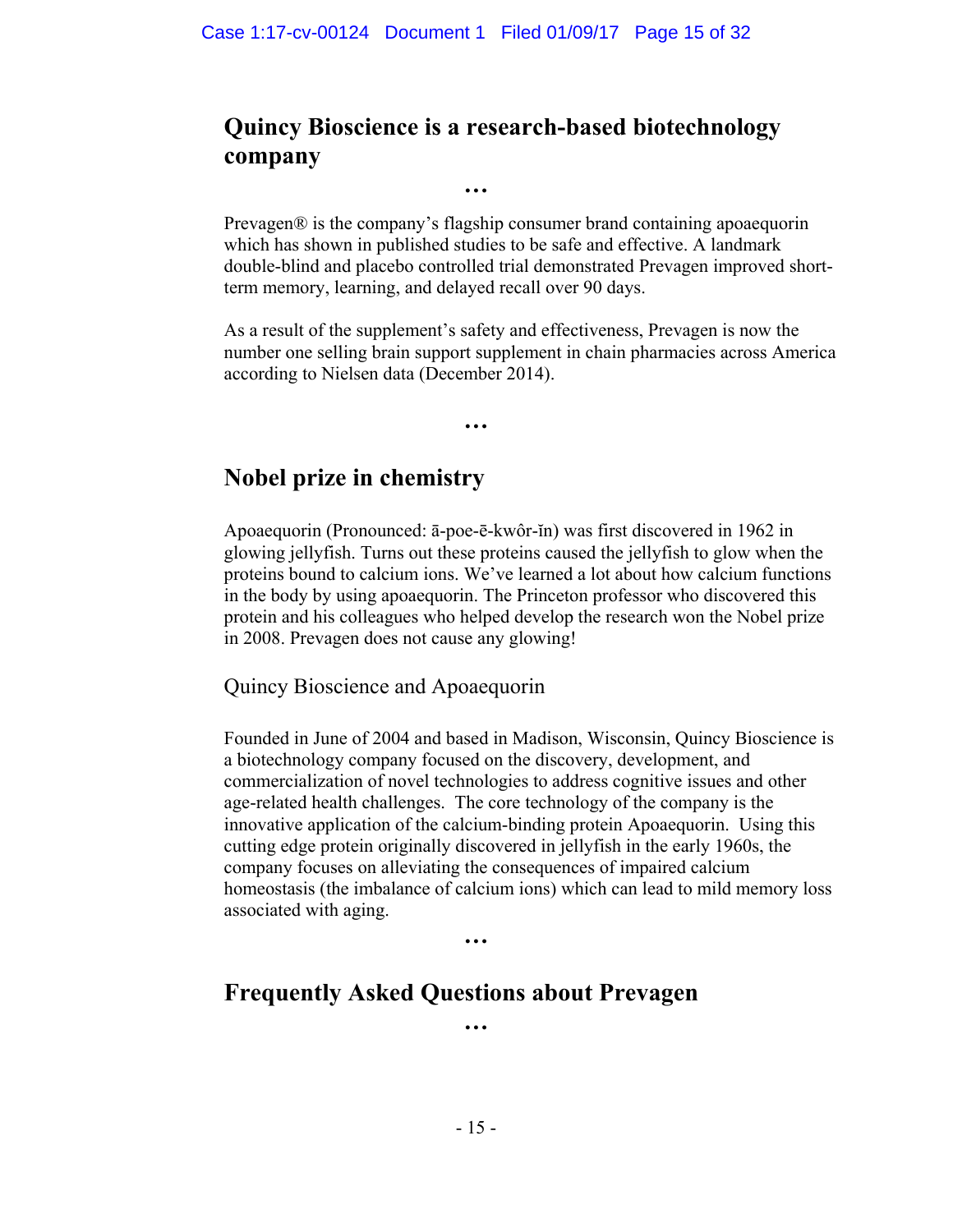## **What is Prevagen?**

Prevagen (Pronounced: prev-uh-gen) is a new brain health supplement and functions unlike other brain or memory supplements.\* Prevagen's patented ingredient is a new use for a well-known protein called "apoaequorin" which was originally found in a certain species of jelly fish.

Prevagen has been clinically tested and shown to improve mild memory problems that occur in aging.\*

# **What are the most commonly reported benefits of Prevagen?**

- **Improves absentmindedness\***
- Improves memory\*
- Helps with mild memory problems associated with aging\*

# **How long will it take to feel results?**

Daily use for 30-90 days is a reasonable length of time to experience results.

# **Do you have research supporting Prevagen?**

Yes. A recent memory study showed Prevagen significantly supported cognitive function compared to placebo.

**View the study** [links to the Madison Memory Study]

**…** 

# **What are all the asterisks (\*) for?**

The asterisk (\*) denotes the FDA disclaimer for dietary supplements. This statement or "disclaimer" is required by law (DSHEA) when a manufacturer makes a structure/function claim on a dietary supplement label. In general, these claims describe the role of a nutrient or dietary ingredient intended to affect the structure or function of the body. The manufacturer is responsible for ensuring the accuracy and truthfulness of these claims; they are not approved by FDA. For this reason, the law says that if a dietary supplement label includes such a claim, it must state in a "disclaimer" that FDA has not evaluated this claim. The disclaimer must also state that this product is not intended to "diagnose, treat, cure or prevent any disease," because only a drug can legally make such a claim. For more information on dietary supplements, please visit www.fda.gov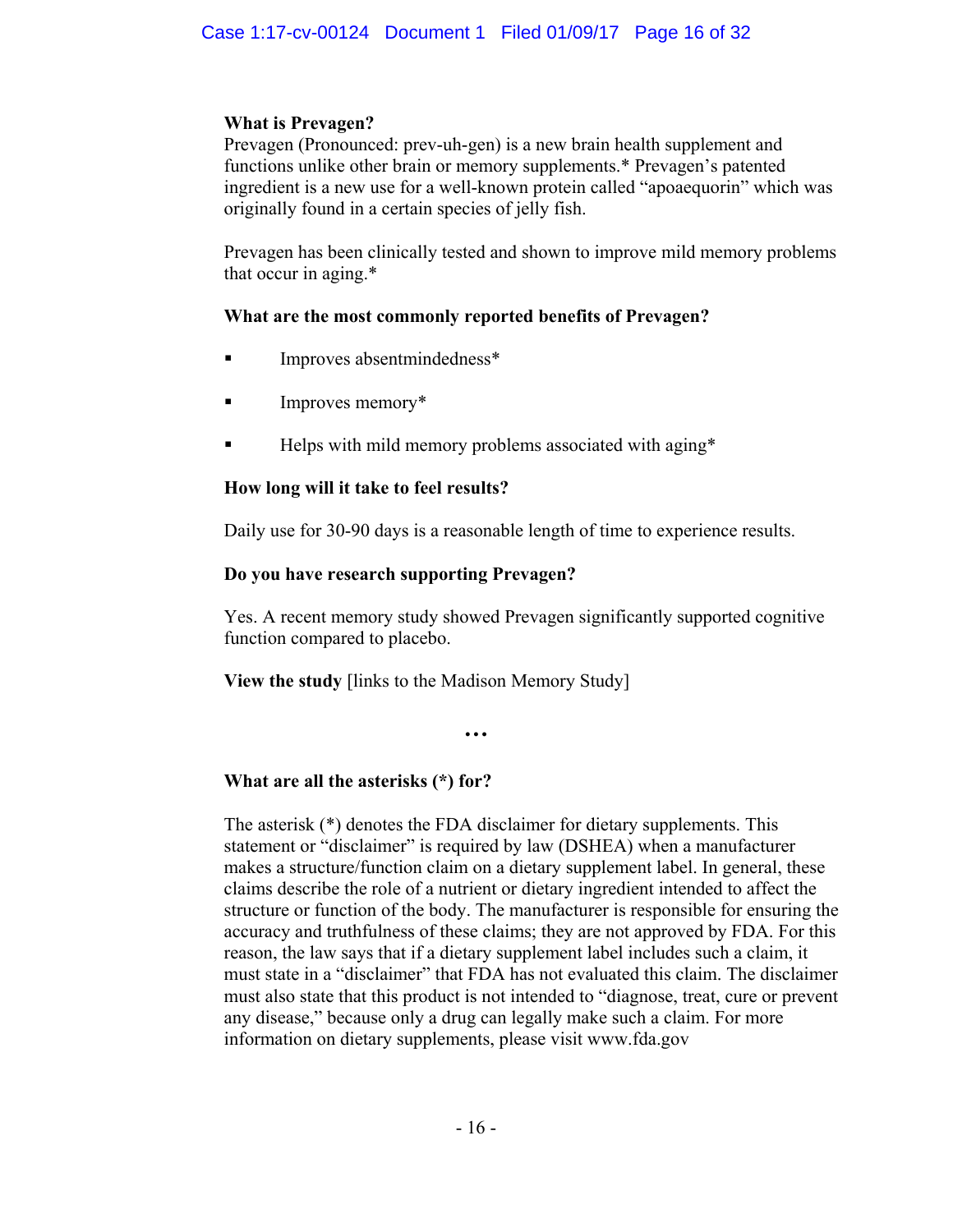**…**

**…**

\*These statements have not been evaluated by the Food and Drug Administration. This product is not intended to diagnose, treat, cure or prevent any disease. [This disclosure refers back to each asterisk on this webpage. It appears in a box in white text against a blue background at the very bottom of the webpage.

# **Watch Prevagen Reviews**

After over 15 years of research, we know Prevagen works to improve memory. But you don't have to take our word for it. On the following pages, you'll find Prevagen reviews from actual Prevagen users and hear how this brain health supplement, originally derived from a jellyfish, has helped them.

If you feel like you can relate to any of these people—whether you have trouble remembering names, or forget where you placed your keys—you may be experiencing age-related memory loss. This is a totally normal part of aging, but as you will see from watching these Prevagen reviews, you CAN take action to preserve your memories.

**The personal experiences you'll find here are from actual Prevagen users.**  They are not from employees, friends or any party where compensation was offered as an inducement for providing a favorable testimonial. These are real reviews from real people.

**…** 

Mary remembers names better

I would say I probably noticed a difference within a month of taking Prevagen. That I was able to remember things better. And I wasn't as frustrated with myself, which was great.

**…** 

Jim improved his memory\*

I had such a positive experience from Prevagen that I would urge anybody to at least try it and see if it'll work for them, because it sure helped me.

**…**

"Why not try it?"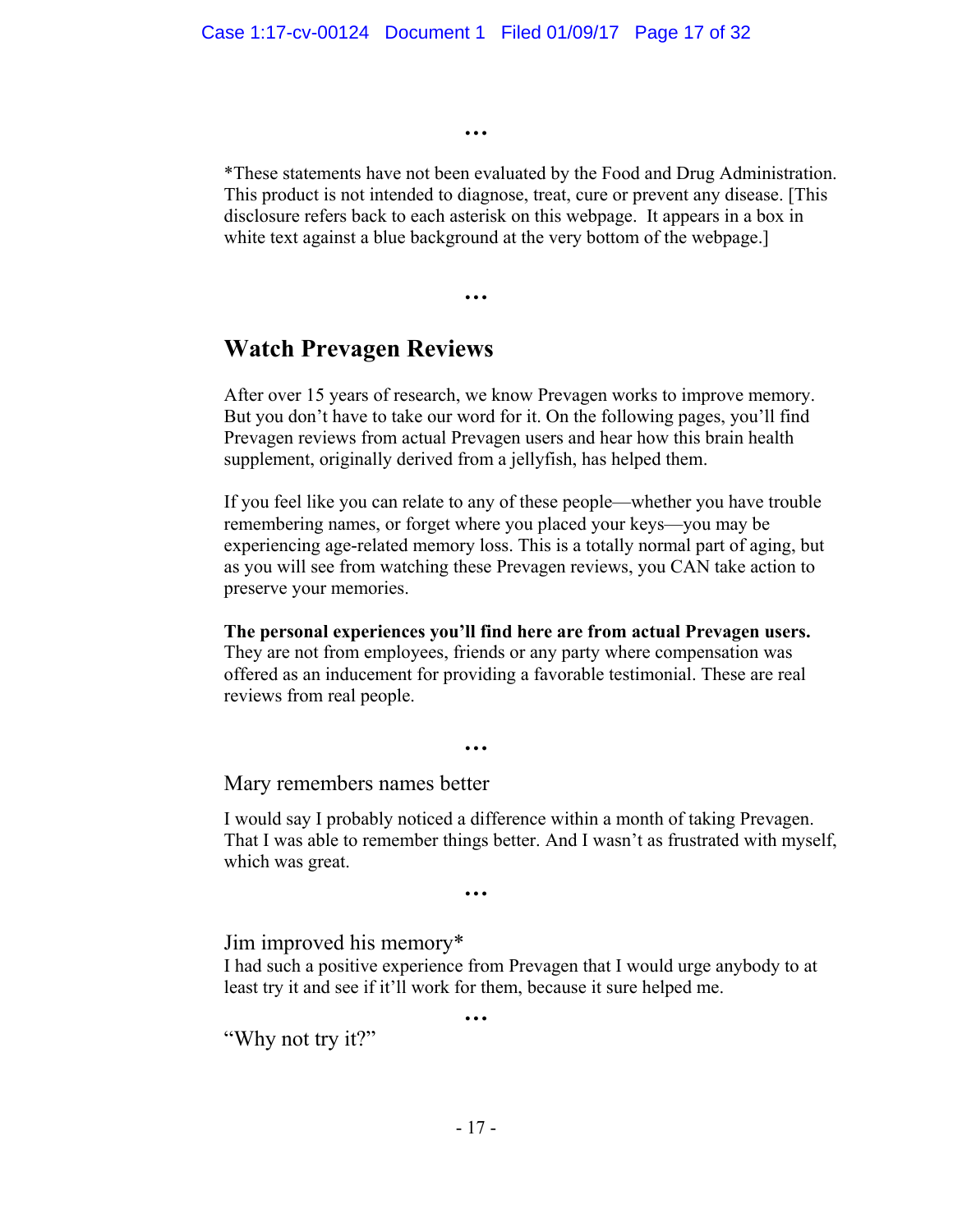It was about 3 weeks when the product began to work for me, and it's just getting better. I think its important to optimally age, there's no such thing as anti-aging, we're all going to age. But for me, this has been optimal.

# **D. The Brain Health Guide, Mark Underwood, February 11, 2016 (Exhibit D)**

**…**

# **CHAPTER 1 AMERICA'S STATE OF BRAIN HEALTH**

As we age, mild memory problems result in more difficulty in remembering. They also lead to an inability to focus, pay attention or stay on task. With advancing age comes increasing stress that can affect the brain.

**…** 

# **CHAPTER 10 WHAT IS PREVAGEN?**

**…** 

In order to stay healthy, the brain has specific proteins which help support brain cell function. Like other physiological processes in normal aging, the brain's level of these proteins decreases as we grow older. In the progression of normal aging, signs of forgetfulness become more obvious in our 50s. What was once easy to recall, now takes a little longer to retrieve.

### **How often do these occur? You may want to ask a loved one to help you answer the questions!**

- 1. Forget words you want to use in a conversation.
- 2. Set items down and then forget where you placed them.
	- 3. Repeat tasks that you already completed previously.
- 4. Forget details of what you did or what happened to you yesterday.
- 5. Ask someone the same question twice or telling [sic] the same story.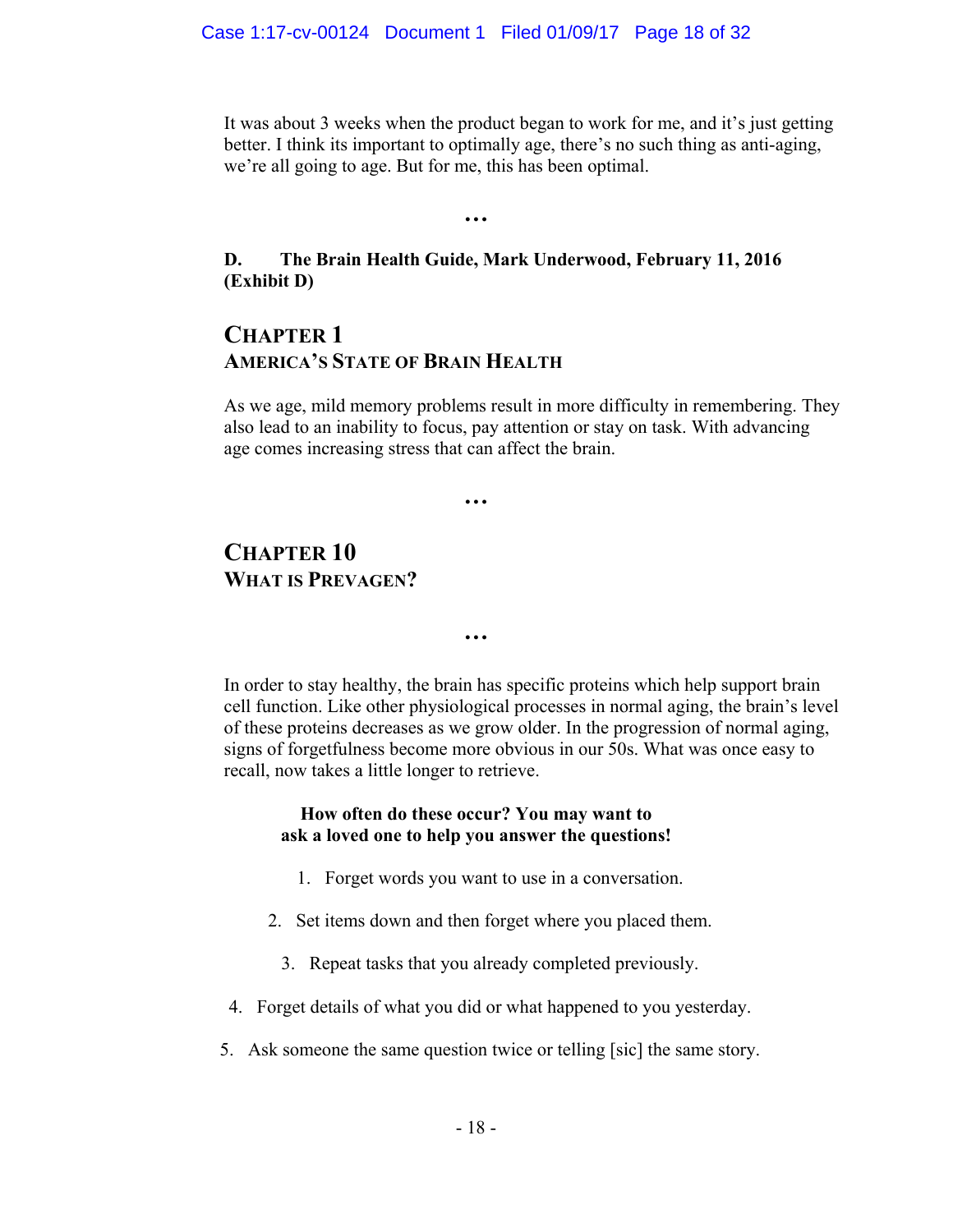### *Prevagen may help you improve your memory.\**

### **Breakthrough Brain Health Supplement\***

Prevagen is a safe and effective brain health supplement shown to improve memory.\* Prevagen supports brain function by using the protein apoaequorin to supplement the proteins that are diminished as we age.\* Supplementing with Prevagen has also shown to support the performance of the brain as demonstrated in cognitive testing. (More on this topic in the next chapter.)\*

\*These statements have not been evaluated by the Food and Drug Administration. This product is not intended to diagnose, treat, cure or prevent any disease. [This disclosure refers back to each asterisk on this page. It appears in a box in smaller bold text at the very bottom of the page.]

**Chapter 11 THE LATEST SCIENCE** 

### **PREVAGEN IMPROVES MEMORY\***

In 2010, Quincy Bioscience set out to build on the strong evidence that had been gathered on ability [sic] of apoaequorin to improve memory\*

**…**

**…** 

**…** 

The goal of the Madison Memory Study was to measure Prevagen's ability to improve brain function using computer software in people experiencing normal age-related mild memory difficulties.\*

\*These statements have not been evaluated by the Food and Drug Administration. This product is not intended to diagnose, treat, cure or prevent any disease. [This disclosure refers back to each asterisk on this page. It appears in a box in smaller bold text at the very bottom of the page.]

**…** 

A total of 218 adults ages 40 to 91 years old, were tested at predetermined onemonth time intervals and changes on specific assessments of cognitive function were measured at various time points during the study. The final results of the study were very encouraging. The data showed that people taking Prevagen had statistically significant improvement in several areas of memory compared to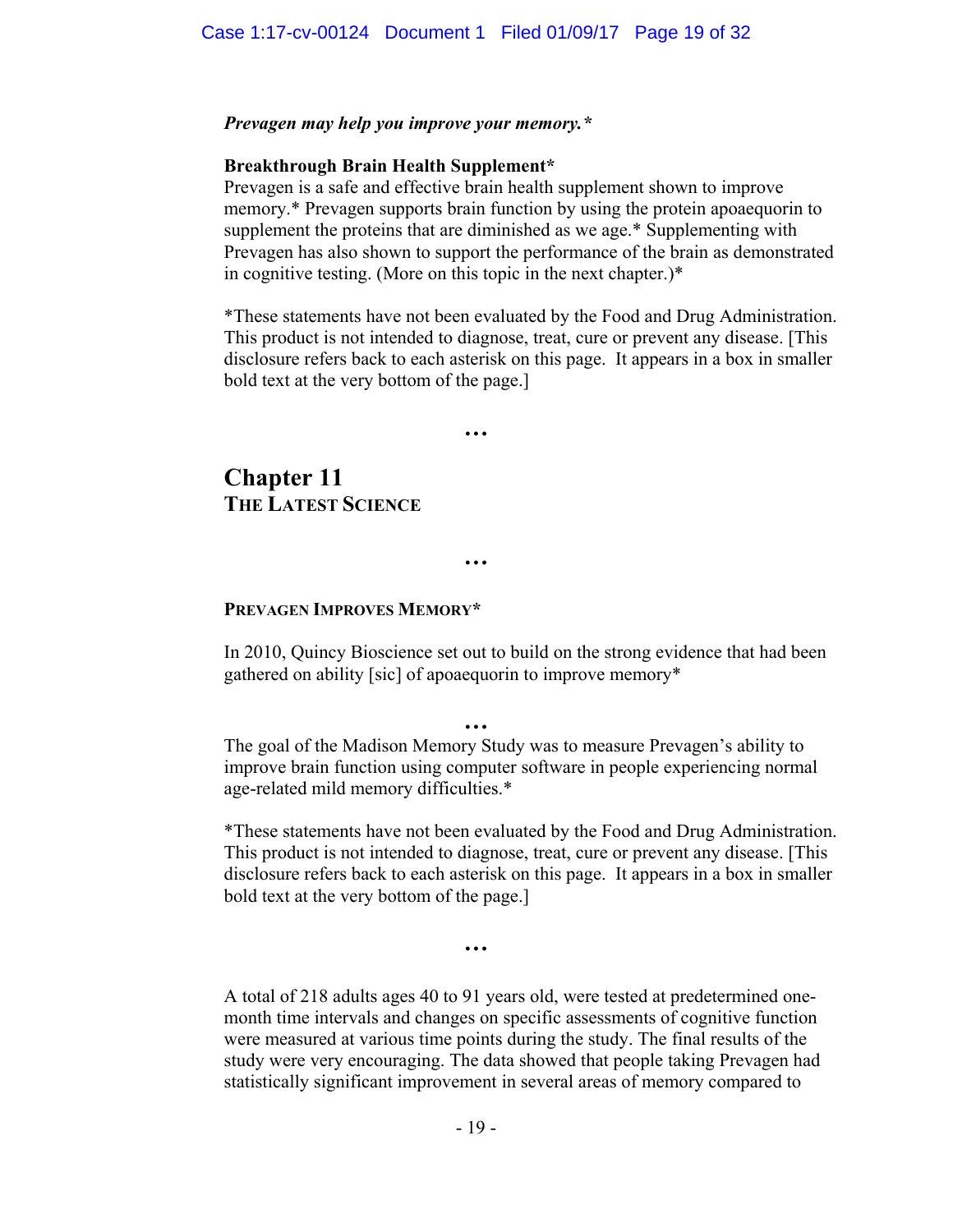baseline and to placebo.\* The Prevagen group improved their scores in executive function, learning, memory, and word recall.\*

**…** 

\*These statements have not been evaluated by the Food and Drug Administration. This product is not intended to diagnose, treat, cure or prevent any disease. [This disclosure refers back to each asterisk on this page. It appears in a box in smaller bold text at the very bottom of the page.]

**…** 

### **A Life of Quality**

Have you ever heard something, and it made an impression on you? That is verbal learning. The act of remembering is primal. And the ability to summon information previously heard or seen is at our core. Being able to recall (and repeat) something that occurred earlier gives our lives greater meaning and purpose.

An example might be experiencing something someone said -- words from a colleague or an actor in a film. Those words -- anything from something profound and memorable to a joke, made an impression. You wanted to remember what you had just heard so you could relate it to others. Still another example might be hearing of a new book, and wanting to recall its title so you could later find out more. Both exhibit verbal learning, an essential brain activity that helps us retain information.

When the International Shopping Recall List Test was presented in the Madison Memory Study, a short shopping list was read aloud to subjects three times in succession with the participants given the chance to repeat what they could remember from the list after each time. Then the other tests were taken. When completed, testers asked each subject to recall verbally what was on the shopping list. The results were significant. Over the 90-day run of the study, subjects within a normal cognitive range and those with mild to moderate impairment fared well. Both groups had taken Prevagen during the three-month study period.

While little in this world is perfect, research, executed properly, uncovers ways that can improve the quality of our lives as we age. And being able to remember and repeat something verbally to others is an example of that quality. In the Madison Memory Study, the Prevagen arm significantly improved all of the above mentioned areas. For more about the study, see the appendix.

**…** 

- 20 -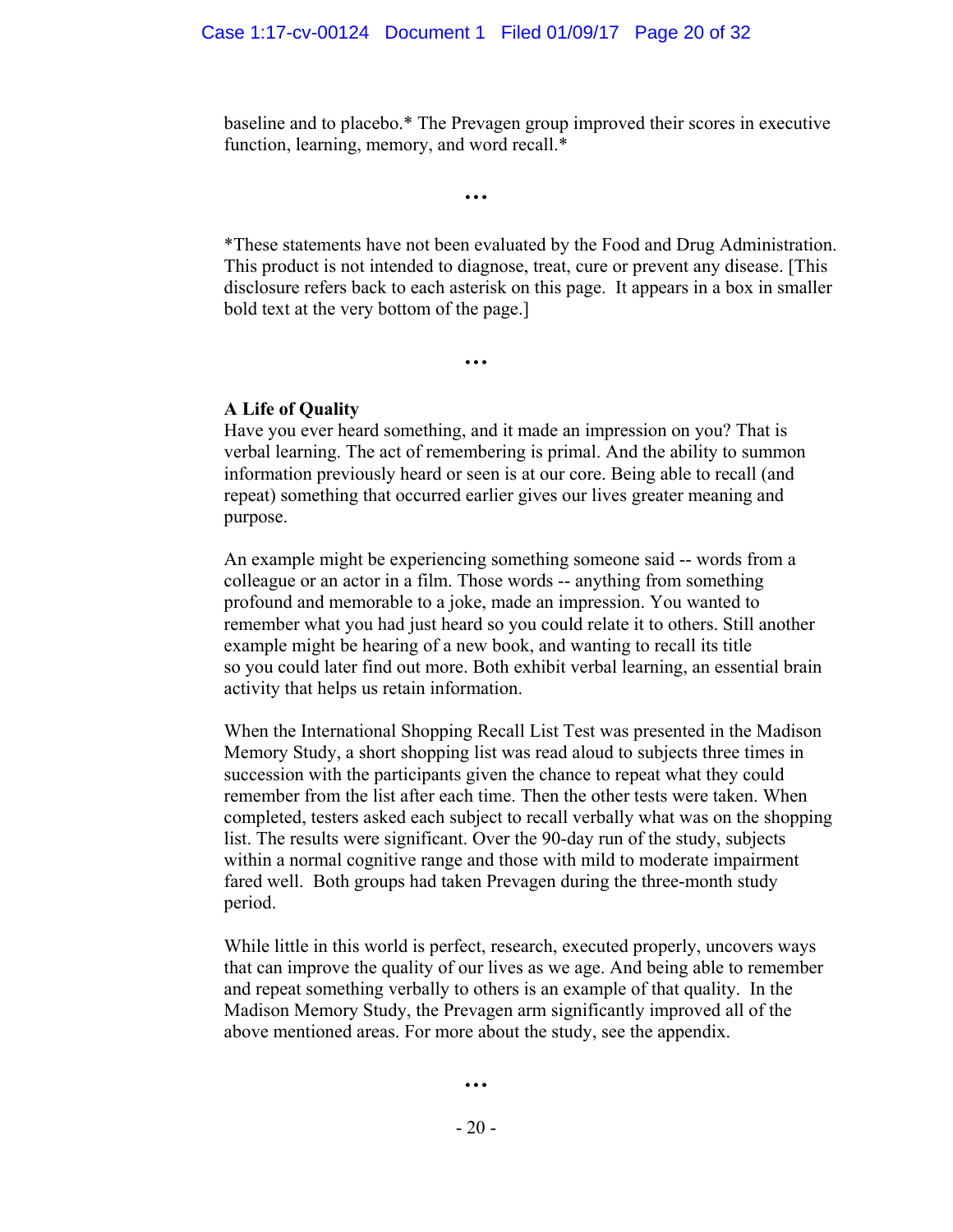# **EPILOGUE RESEARCHERS DISCOVER "A GIFT FROM THE SEA"**

Mark Underwood, President and Co-Founder Quincy Bioscience

**…** 

**…** 

**…** 

Together with Mike Beaman, my business partner, we have developed a way for this unique jellyfish technology to be used for supporting the brain.\*

My goal is to help as many people as we can through the further development of Prevagen, by educating people on brain health, and by providing the public with a supplement that has been shown to work and is safe and scientifically sound.

\*These statements have not been evaluated by the Food and Drug Administration. This product is not intended to diagnose, treat, cure or prevent any disease. [This disclosure refers back to the asterisk on this page. It appears in a box in smaller bold text at the very bottom of the page.]

# **E. The Better Memory Show Infomercial (Exhibits E-1 (transcript) and E-2 (video))**

ON SCREEN: Teri Barr

Television Investigative Journalist

TERI BARR: Hello, I'm Teri Barr. I've been a writer and television investigative journalist for more than 20 years, reporting on stories that can dramatically impact your health and well-being and the health of the people in your life you love and care about. Now, several years ago, I came across a story about a company doing some research on the brain, and I wanted to share this with you. They discovered a protein in jellyfish and they thought it might have the ability to support your brain and improve your memory. So, our special guest today is going to share with us exactly how this gift from the sea holds the key to improving normal agerelated memory problems and so much more. I'm happy to have with us today Mark Underwood. He is a neuroscientist. He is also an author and has been featured in media all across the country talking about this discovery. And he also has a very special personal story to share. Mark, thank you for joining us today.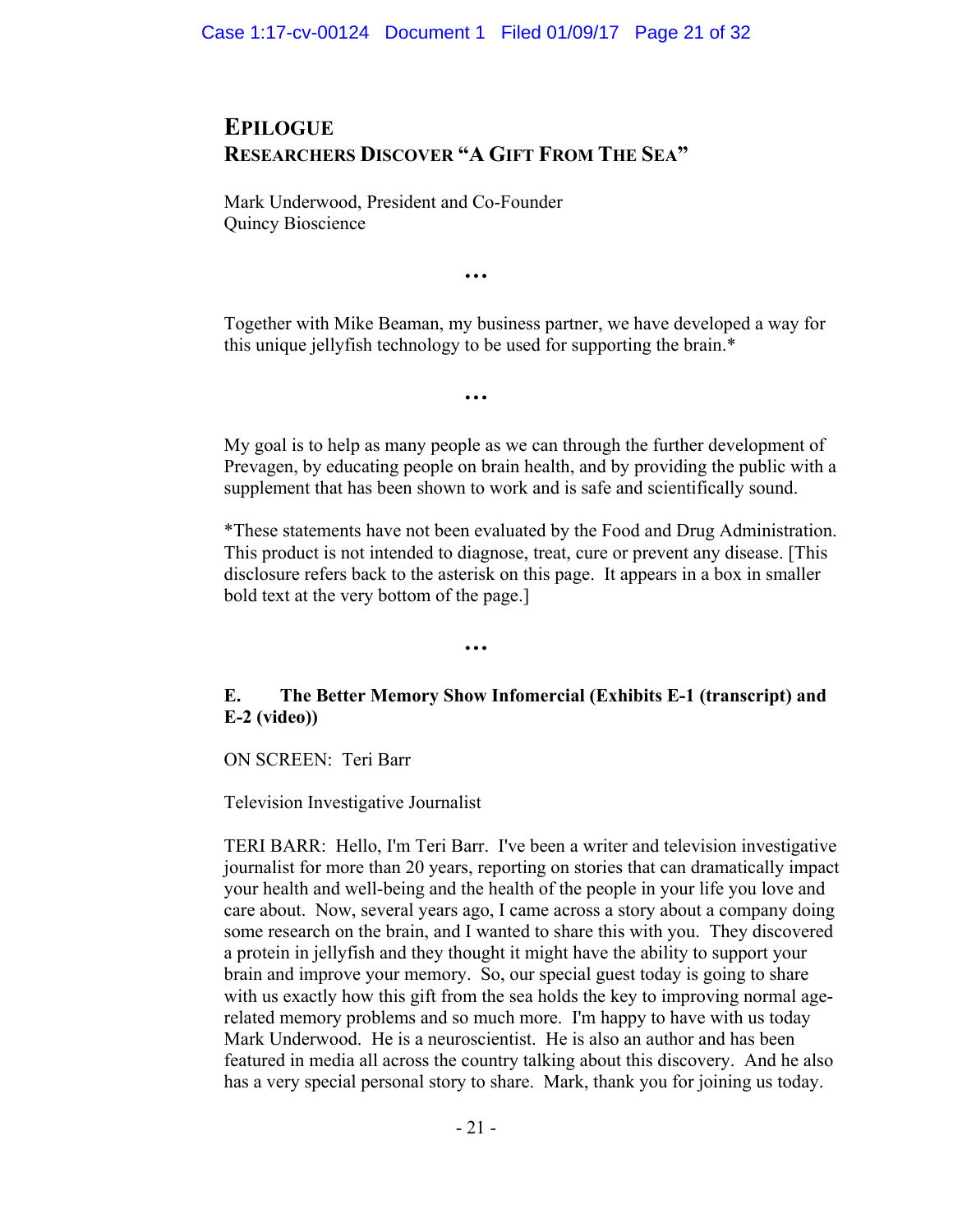### ON SCREEN: Mark Underwood

President of Quincy Bioscience, Neuroscientist,

Author

MARK UNDERWOOD: Well, thank you, Teri. Memory problems are a big issue.

TERI BARR: Right.

MARK UNDERWOOD: As the baby boomers continue to age, we see more and more people that are struggling with day-to-day activities. They might become forgetful and lose their car keys or their cell phone, but certainly, you know, even some of us, well, we might walk into a room and forget where we're going.

TERI BARR: Mm-hmm.

MARK UNDERWOOD: -- or we're rummaging through the refrigerator and we forget what we're up to. Our research has shed some new light on how to improve these mild memory issues and, hopefully, it will be helpful for all those that are out there watching us today to learn more about how the brain works, how it changes with the aging process and, specifically, how we can use that unique protein found in the jellyfish to help our brains, well, get a little better, help our memory improve, and that's offering a lot of hope to people, those that have already been using Prevagen for some time, to help them with their day-to-day lives and make it a little bit easier.

MARK UNDERWOOD: A large double blind, placebo-controlled trial that we completed that showed great efficacy for Prevagen, showing statistically significant improvements in word recall, in executive function, and also in short term memory.

ON SCREEN: Word Recall

Executive Function

Short-term Memory

**…**

**…**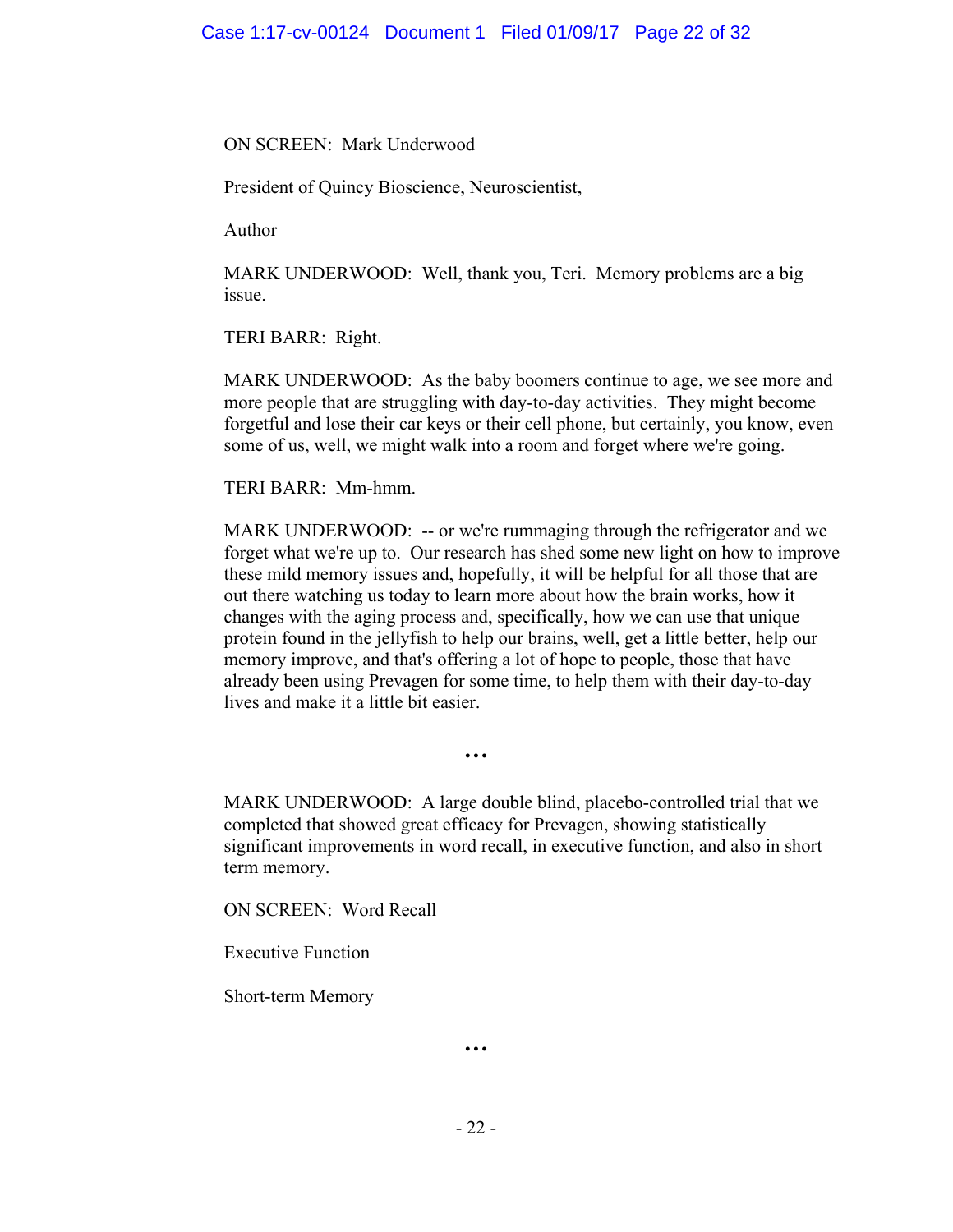ON SCREEN: In a clinical trial participants showed improvement in memory in

90 days. Results published in peer reviewed journal in July 2011.

**…** 

MARK UNDERWOOD: In the clinical trial, we were showing those benefits after the first month and those continued to improve after the second and third months.

ON SCREEN: Sue H.

Prevagen User

SUE H.: When I first heard about Prevagen from my neighbor, Jan, I hoped that it would help my middle-aged memory become a little clearer. At work, I multitask all day long and I would find myself standing over somewhere wondering, why did I come back here. I find that a lot less now. Since I started taking Prevagen, I feel like I'm able to stay on task without wavering off and doing three different things, multitasking. I can stay on task and finish my project and it's just easier. We see probably 60 patients in our office a day. The doctor asked several of us if we remembered this certain patient and I was the only one that could come up with her name. They think I'm amazing. They just are amazed at my memory at work. I would tell my friends and relatives that Prevagen is great. I'd recommend it to all of them no matter what age just because of the benefits that I have seen in my focus and memory.

**… F. Prevagen Express Bus, Instagram Post Captured on March 31, 2016 (Exhibit F)** 

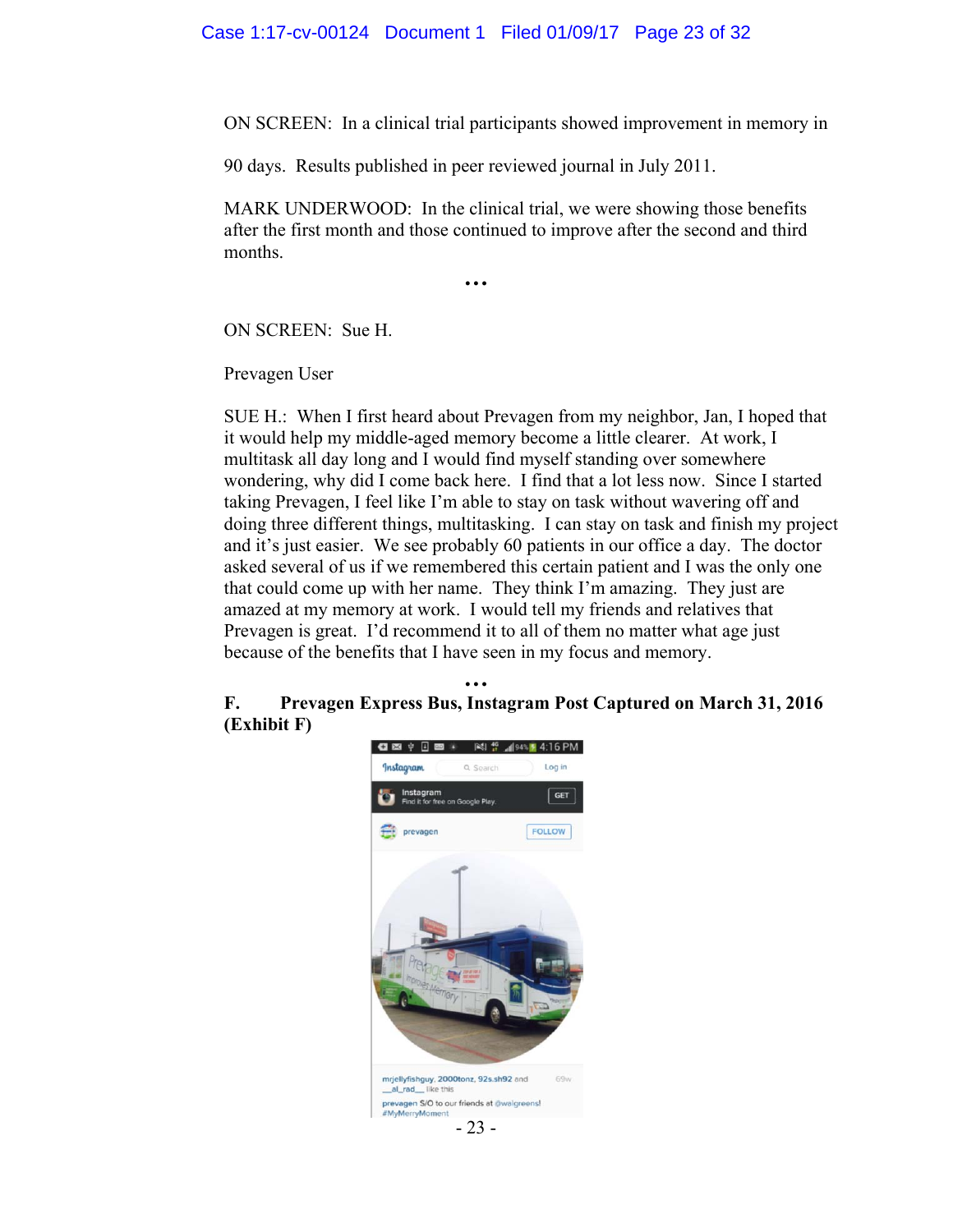### Case 1:17-cv-00124 Document 1 Filed 01/09/17 Page 24 of 32

 28. To substantiate their claims that Prevagen improves memory, is clinically shown to improve memory, improves memory within 90 days, is clinically shown to improve memory within 90 days, reduces memory problems associated with aging, is clinically shown to reduce memory problems associated with aging, provides other cognitive benefits, and is clinically shown to provide other cognitive benefits, Defendants primarily rely on one double-blind, placebo-controlled human clinical study using objective outcome measures of cognitive function. This study, called the Madison Memory Study, involved 218 subjects taking either 10 milligrams of Prevagen or a placebo. The subjects were assessed on nine computerized cognitive tasks, designed to assess a variety of cognitive skills, including memory and learning, at various intervals over a period of ninety days. The Madison Memory Study failed to show a statistically significant improvement in the treatment group over the placebo group on any of the nine computerized cognitive tasks.

29. After failing to find a treatment effect for the sample as a whole, the researchers conducted more than 30 post hoc analyses of the results, looking at data broken down by several variations of smaller subgroups for each of the nine computerized cognitive tasks. This methodology greatly increases the probability that some statistically significant differences would occur by chance alone. Even so, the vast majority of these post hoc comparisons failed to show statistical significance between the treatment and placebo groups. Given the sheer number of comparisons run and the fact that they were post hoc, the few positive findings on isolated tasks for small subgroups of the study population do not provide reliable evidence of a treatment effect.

- 24 -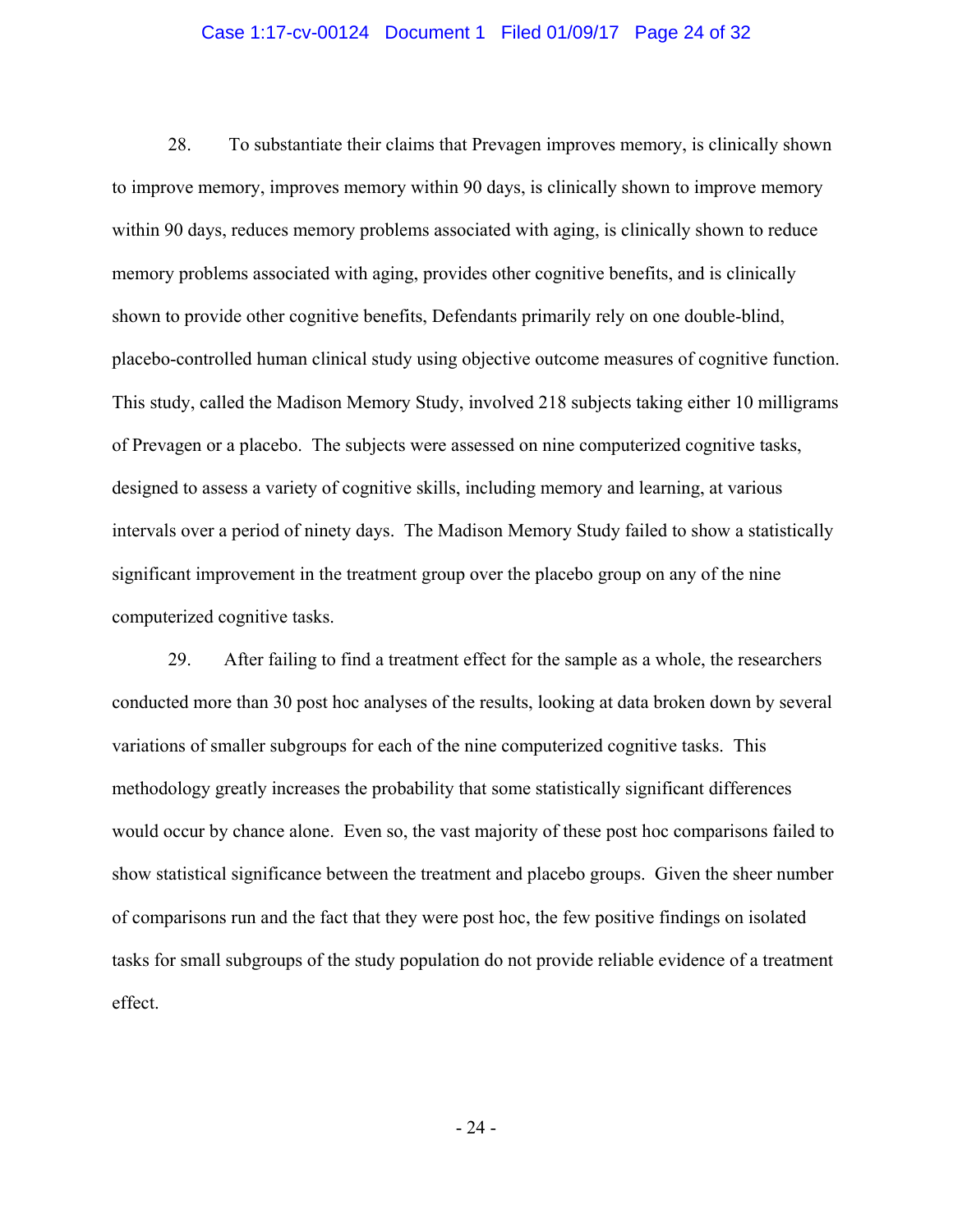### Case 1:17-cv-00124 Document 1 Filed 01/09/17 Page 25 of 32

30. Nevertheless, Defendants widely touted the Madison Memory Study in their advertising. For example, the chart below appeared in the product labels for the Prevagen Products and Defendants' TV ads and website, prevagen.com. It indicates that a "doubleblinded, placebo controlled study" showed dramatic improvement in recall tasks when, in fact, the results for the specific task referenced in the chart showed no statistically significant improvement in subjects taking Prevagen compared to subjects taking a placebo. In addition, Defendants eliminated from the chart one of the four data points in the study – day 60. At day 60, the recall task scores of subjects taking Prevagen declined from day 30, and were slightly worse than the recall task scores of subjects in the placebo group.



31. Defendants' claims that their product improves memory and cognition rely on the theory that the product's dietary protein, apoaequorin, enters the human brain to supplement endogenous proteins that are lost during the natural process of aging. Defendants developed their product and created their marketing campaign based on this theory. Defendants, however, do not have studies showing that orally-administered apoaequorin can cross the human blood brain barrier and therefore do not have evidence that apoaequorin enters the human brain. To the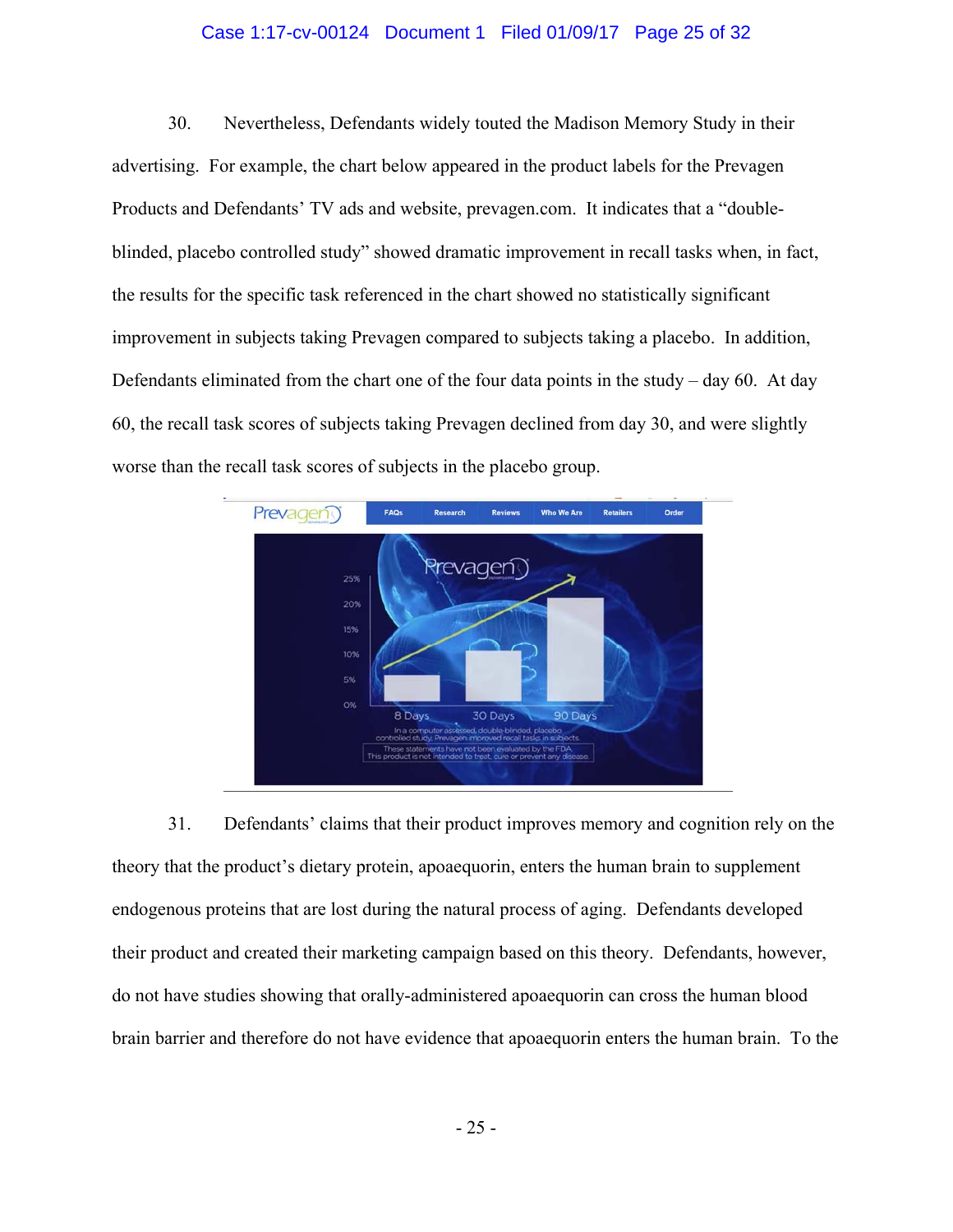contrary, Defendants' safety studies show that apoaequorin is rapidly digested in the stomach and broken down into amino acids and small peptides like any other dietary protein.

## **VIOLATIONS OF THE FTC ACT**

32. Section 5(a) of the FTC Act, 15 U.S.C. § 45(a), prohibits "unfair or deceptive acts or practices in or affecting commerce."

33. Misrepresentations or deceptive omissions of material fact constitute deceptive acts or practices prohibited by Section 5(a) of the FTC Act.

34. Section 12 of the FTC Act, 15 U.S.C. § 52, prohibits the dissemination of any false advertisement in or affecting commerce for the purpose of inducing, or which is likely to induce, the purchase of food, drugs, devices, services, or cosmetics.

35. For the purposes of Section 12 of the FTC Act, 15 U.S.C. § 52, Prevagen is either a "food" or "drug" as defined in Section 15(b) and (c) of the FTC Act, 15 U.S.C. § 55(b), (c).

### **COUNT I**

## **FALSE OR UNSUBSTANTIATED EFFICACY CLAIMS**

### **(By Plaintiff Federal Trade Commission)**

36. Through the means described in Paragraphs 19 through 31, Defendants have

represented, directly or indirectly, expressly or by implication, that:

- A. Prevagen improves memory;
- B. Prevagen improves memory within 90 days;
- C. Prevagen reduces memory problems associated with aging; and
- D. Prevagen provides other cognitive benefits, including but not limited to,

healthy brain function, a sharper mind, and clearer thinking.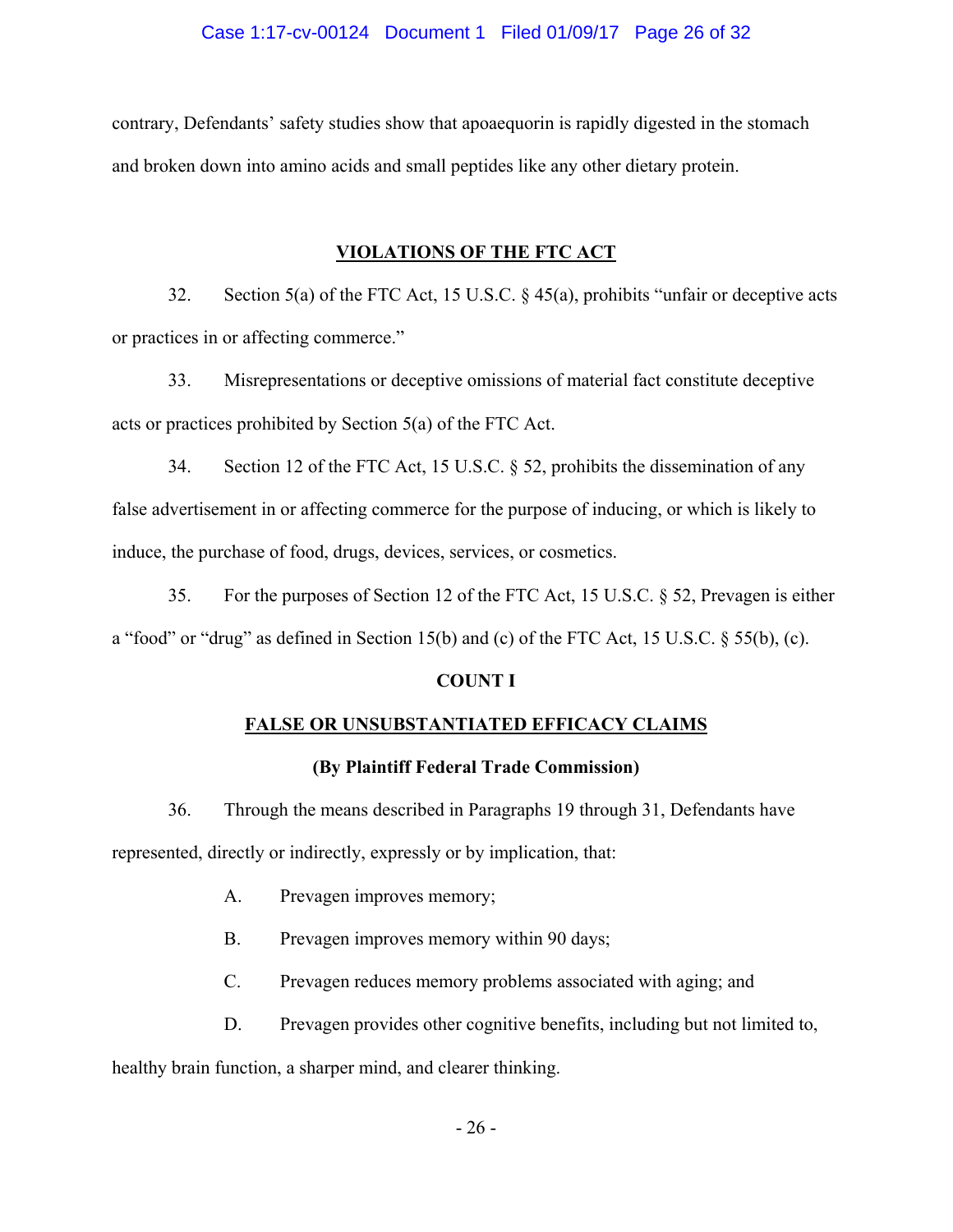### Case 1:17-cv-00124 Document 1 Filed 01/09/17 Page 27 of 32

 37. The representations set forth in Paragraph 36 are false or misleading, or were not substantiated at the time the representations were made.

38. Therefore, the making of the representations as set forth in Paragraph 36 constitutes a deceptive act or practice and the making of false advertisements, in or affecting commerce, in violation of Sections 5(a) and 12 of the FTC Act, 15 U.S.C. §§ 45(a) and 52.

### **COUNT II**

### **FALSE PROOF CLAIMS**

### **(By Plaintiff Federal Trade Commission)**

39. Through the means described in Paragraphs 19 through 31, Defendants have represented, directly or indirectly, expressly or by implication, that:

A. Prevagen is clinically shown to improve memory;

B. Prevagen is clinically shown to improve memory in 90 days;

C. Prevagen is clinically shown to reduce memory problems associated with

aging; and

D. Prevagen is clinically shown to provide other cognitive benefits, including but not limited to, healthy brain function, a sharper mind, and clearer thinking.

40. The representations set forth in Paragraph 39 are false.

41. Therefore, the making of the representations as set forth in Paragraph 39 constitutes a deceptive act or practice and the making of false advertisements, in or affecting commerce, in violation of Sections 5(a) and 12 of the FTC Act, 15 U.S.C. §§ 45(a) and 52.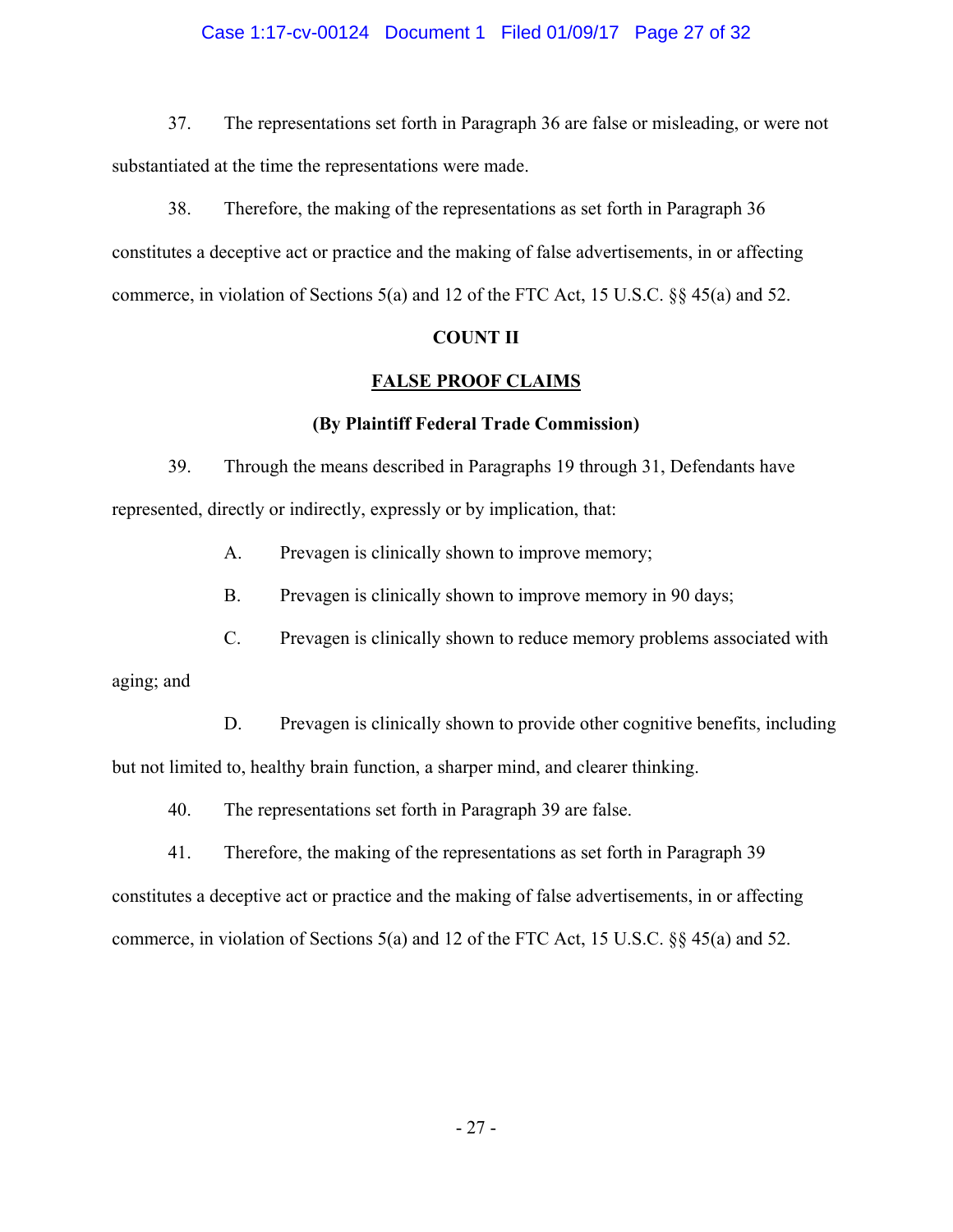### **VIOLATIONS OF NEW YORK STATE LAW**

### **COUNT III**

### **REPEATED FRAUDULENT OR ILLEGAL ACTS**

### **(By Plaintiff NYAG)**

42. As set forth in Paragraphs 19 through 31 above, which allegations are

incorporated as if set forth herein, Defendants have committed acts and practices that constitute repeated and persistent fraudulent and illegal conduct in violation of NY Exec. Law § 63(12), including misrepresenting, directly or indirectly, expressly or by implication, that:

- A. Prevagen improves memory;
- B. Prevagen is clinically shown to improve memory;
- C. Prevagen improves memory within 90 days;
- D. Prevagen is clinically shown to improve memory within 90 days;
- E. Prevagen reduces memory problems associated with aging;
- F. Prevagen is clinically shown to reduce memory problems associated with

aging;

 G. Prevagen provides other cognitive benefits, including but not limited to healthy brain function, a sharper mind, and clearer thinking; and

 H. Prevagen is clinically shown to provide other cognitive benefits, including but not limited to healthy brain function, a sharper mind, and clearer thinking.

43. The representations set forth in Paragraph 42 are false or misleading, or were not substantiated at the time the representations were made.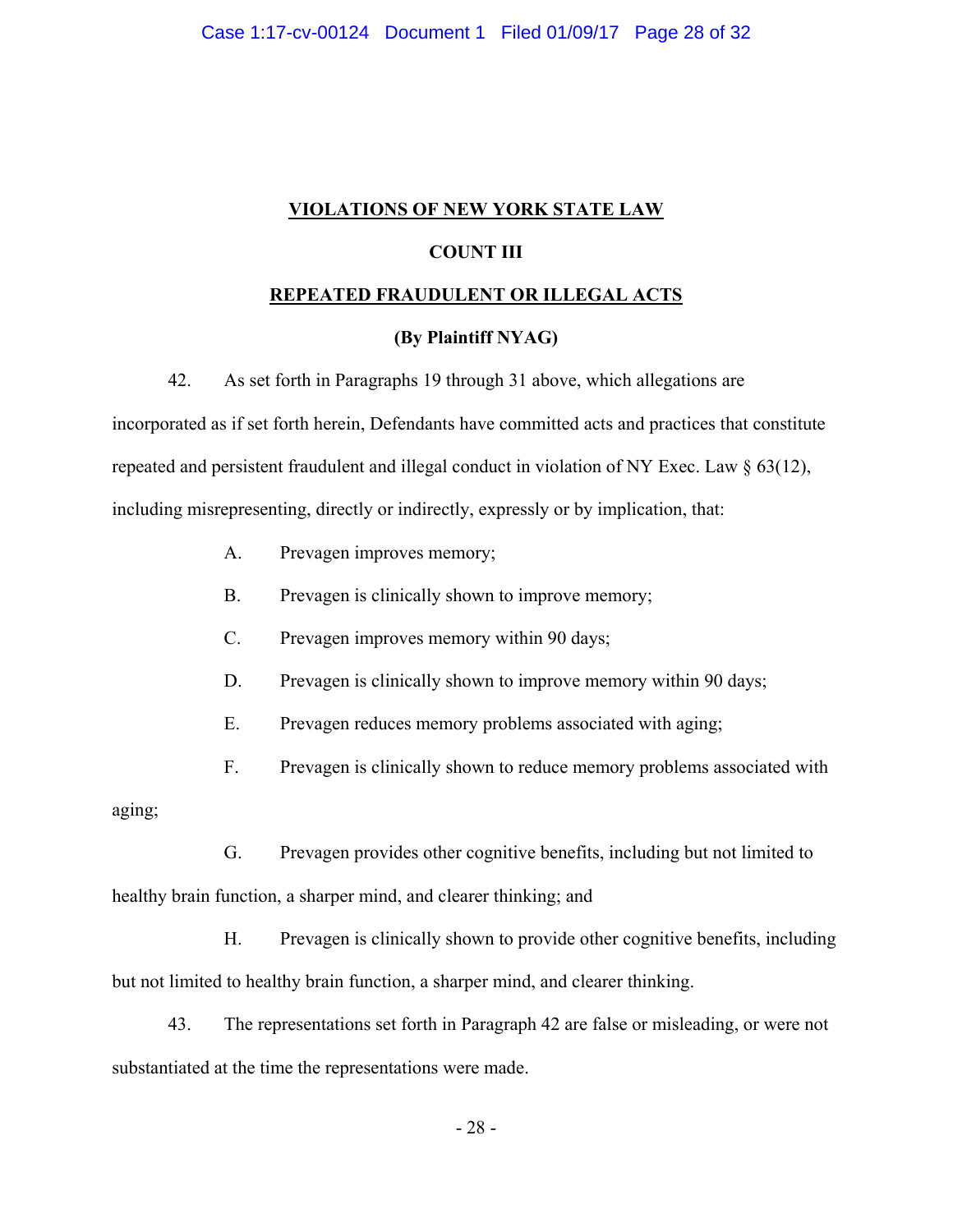### **COUNT IV**

# **DECEPTIVE ACTS OR PRACTICES AND FALSE ADVERTISING**

# **(By Plaintiff NYAG)**

44. As set forth in Paragraphs 19 through 31 above, which allegations are incorporated as if set forth herein, Defendants have committed acts and practices that constitute repeated and persistent fraudulent and illegal conduct and false advertising in violation of NY GBL §§ 349 and 350, including misrepresenting, directly or indirectly, expressly or by implication, that:

- A. Prevagen improves memory;
- B. Prevagen is clinically shown to improve memory;
- C. Prevagen improves memory within 90 days;
- D. Prevagen is clinically shown to improve memory within 90 days;
- E. Prevagen reduces memory problems associated with aging;
- F. Prevagen is clinically shown to reduce memory problems associated with

aging;

 G. Prevagen provides other cognitive benefits, including but not limited to healthy brain function, a sharper mind, and clearer thinking; and

 H. Prevagen is clinically shown to provide other cognitive benefits, including but not limited to healthy brain function, a sharper mind, and clearer thinking.

45. The representations set forth in Paragraph 44 are false or misleading, or were not substantiated at the time the representations were made.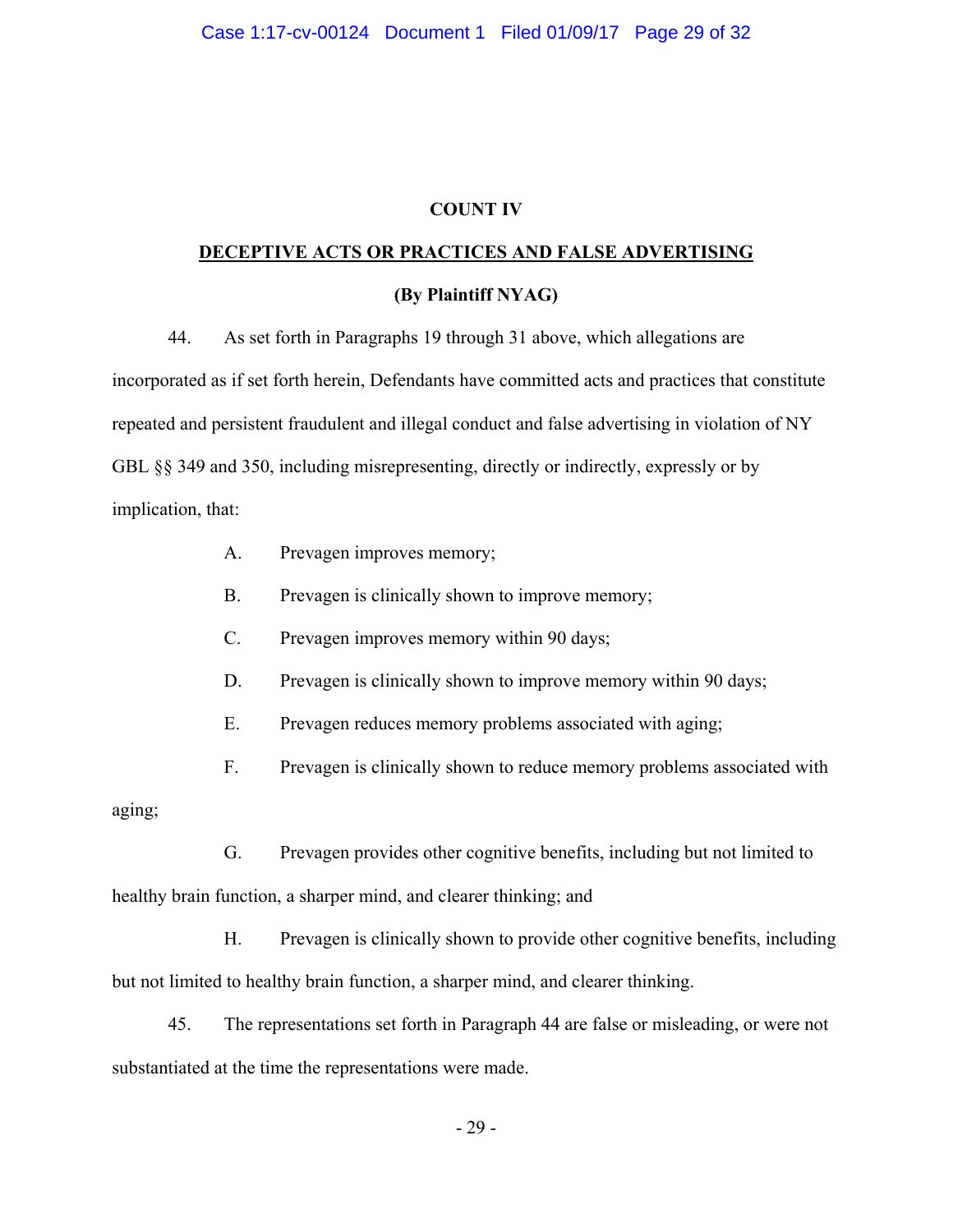### **CONSUMER INJURY**

46. Consumers have suffered and will continue to suffer substantial injury as a result of Defendants' violations of the FTC Act, NY Exec. Law § 63(12), and NY GBL §§ 349 and 350. In addition, Defendants have been unjustly enriched as a result of their unlawful acts or practices. Absent injunctive relief by this Court, Defendants are likely to continue to injure consumers, reap unjust enrichment, and harm the public interest.

### **THIS COURT'S POWER TO GRANT RELIEF**

47. Section 13(b) of the FTC Act, 15 U.S.C. § 53(b), empowers this Court to grant injunctive and such other relief as the Court may deem appropriate to halt and redress violations of any provision of law enforced by the FTC. The Court, in the exercise of its equitable jurisdiction, may award ancillary relief, including rescission or reformation of contracts, restitution, the refund of monies paid, and the disgorgement of ill-gotten monies, to prevent and remedy any violation of any provision of law enforced by the FTC.

48. NY Exec. Law § 63(12) and NY GBL §§ 349 and 350 authorize this Court to issue appropriate orders granting equitable or other appropriate relief for Defendants' violations of NY Exec. Law § 63(12) and NY GBL §§ 349 and 350.

#### **PRAYER FOR RELIEF**

Wherefore, Plaintiff FTC, pursuant to Section 13(b) of the FTC Act, 15 U.S.C. § 53(b), and Plaintiff State of New York, pursuant to NY Exec. Law § 63(12) and NY GBL §§349 and 350, and as authorized by the Court's own equitable powers, request that the Court:

A. Enter a permanent injunction to prevent future violations of the FTC Act, the NY Exec. Law, and the NY GBL by Defendants;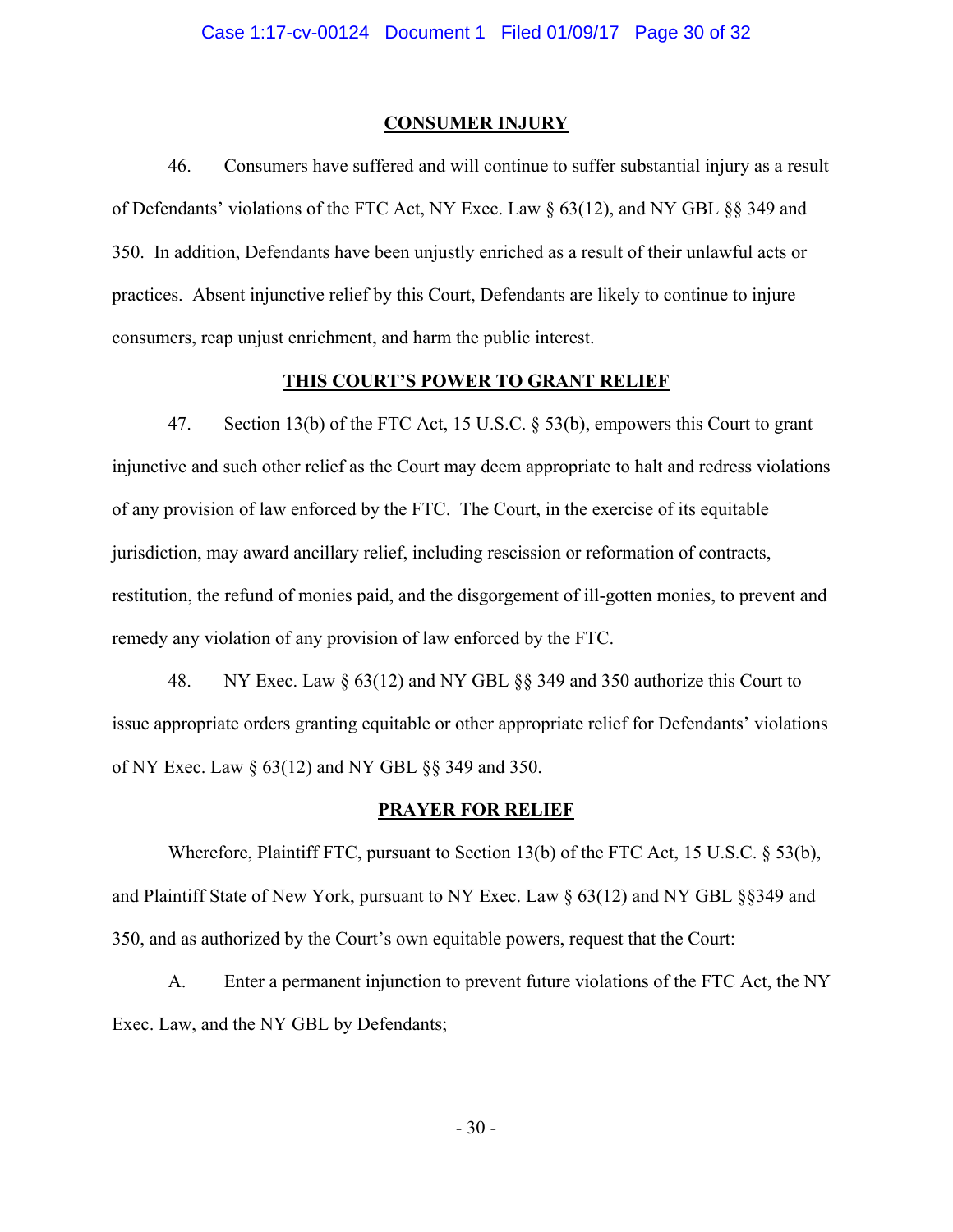### Case 1:17-cv-00124 Document 1 Filed 01/09/17 Page 31 of 32

Award such relief as the Court finds necessary to redress injury to consumers Β. resulting from Defendants' violations of the FTC Act, the NY Exec. Law, and the NY GBL, including, but not limited to, rescission or reformation of contracts, restitution, the refund of monies paid, and the disgorgement of ill-gotten monies;

 $C_{\cdot}$ Award civil penalties in an amount up to \$5,000 for each violation of NY GBL §§ 349 and 350, pursuant to NY GBL § 350-d; and

D. Award Plaintiffs the costs of bringing this action, as well as such other and additional relief as the Court may determine to be just and proper.

Respectfully submitted,

Dated: January 9, 2017

and a

 $\frac{1}{\pi} \left( \frac{1}{\lambda} \right)^{1/2} \left( \frac{1}{\lambda} \right)^{1/2}$ 

DAVID C. SHONKA Acting General Counsel

 $\varepsilon$ . Evelen

 $Bv:$ ROBIN E. EICHEN FEDERAL TRADE COMMISSION Northeast Region One Bowling Green Suite 318 New York, NY 10004 Tel.: 212-607-2803 Fax.: 212-607-2822 Email: reichen@ftc.gov

MICHELLE RUSK **ANNETTE SOBERATS** Federal Trade Commission 600 Pennsylvania Avenue, NW Mail Drop CC-10528 Washington, DC 20580 Email: mrusk@ftc.gov, asoberats@ftc.gov Tel: (202) 326-3148, -2921; Fax: (202) 326-3259 Attorneys for Plaintiff FEDERAL TRADE COMMISSION